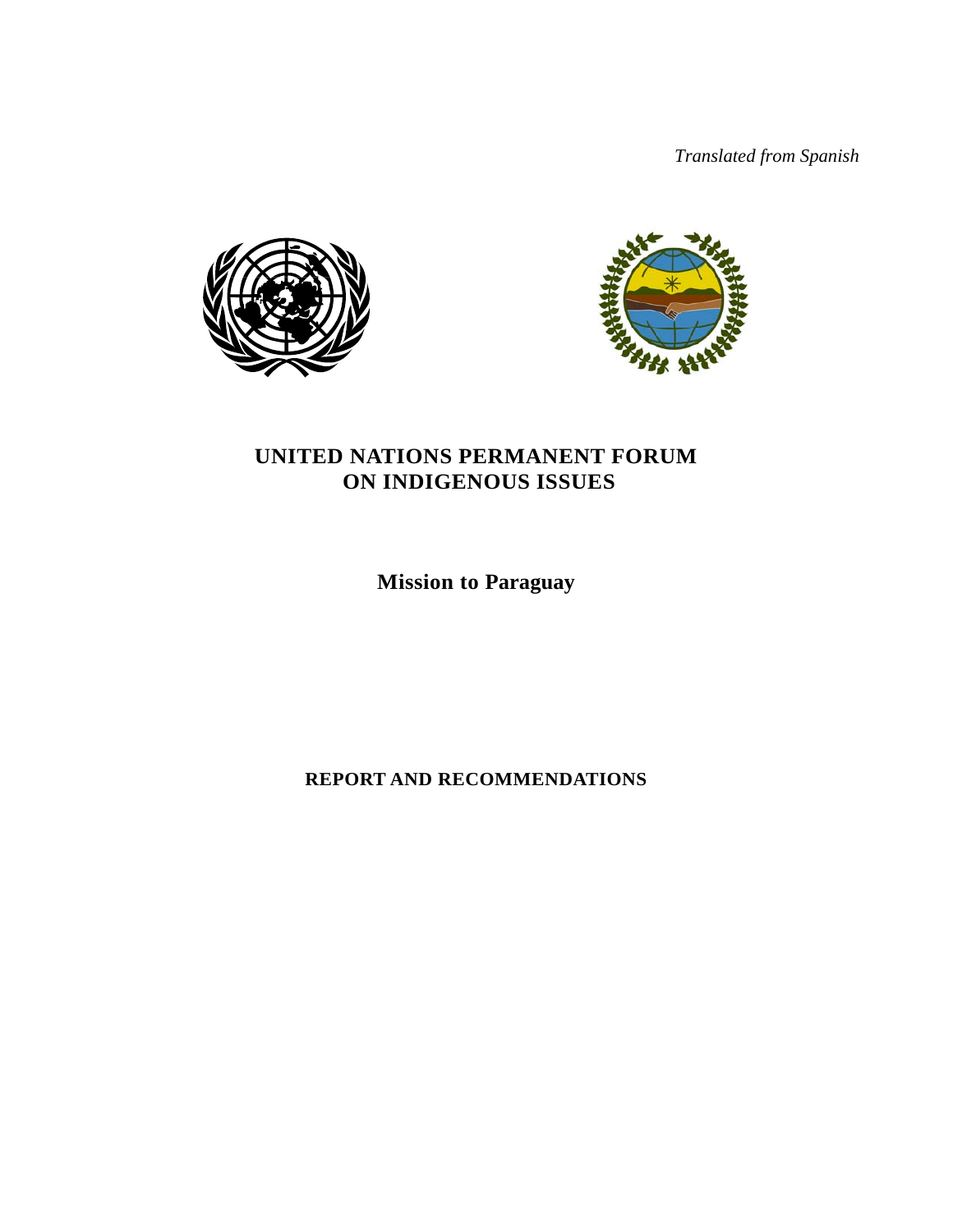# **Acronyms**

- DGEEC General Directorate of Statistics, Surveys and Censuses FAO Food and Agriculture Organization of the United Nations IFAD International Fund for Agricultural Development ILO International Labour Organization
- INDI Paraguayan Institute of Indigenous Affairs
- NGO Non-governmental organization
- OAS Organization of American States
- UN United Nations
- UNDP United Nations Development Programme

*Note*: Investigations into human rights violations, particularly when the events are recent, can carry a great deal of risk for the researchers as well as for those who provide information and can result in violence, imprisonment or disappearance for individuals and institutions that defend basic human rights. For this reason, the witnesses in this report have been kept anonymous. The United Nations wishes to express its appreciation of the efforts made by individuals and institutions who, by providing information, contributed to the Mission.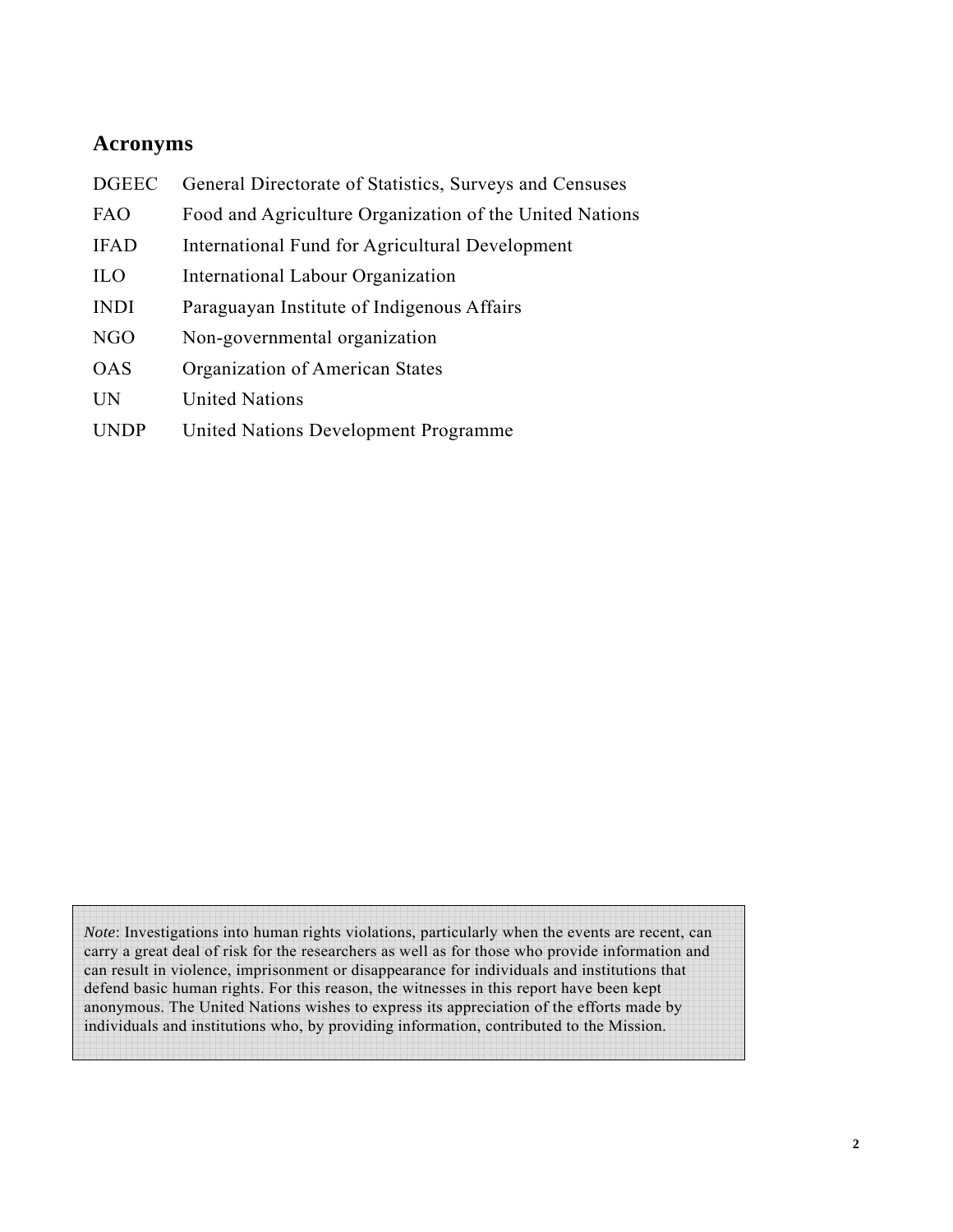# **Contents**

|          |                                                                                           | Page |
|----------|-------------------------------------------------------------------------------------------|------|
|          |                                                                                           | 4    |
| L        |                                                                                           | 5    |
| Н.       |                                                                                           | 6    |
|          |                                                                                           | 6    |
|          |                                                                                           | 8    |
| III.     | Existence of forced labour in indigenous communities in the Paraguayan Chaco: a decade of | 9    |
| $IV_{-}$ |                                                                                           | 11   |
|          |                                                                                           | 13   |
|          | B. Child labour and other violations of the rights of indigenous children                 | 15   |
|          |                                                                                           | 16   |
|          |                                                                                           | 17   |
|          |                                                                                           | 18   |
|          | Weak presence of the State, lack of access to health and other public services<br>E.      | 19   |
|          | The critical situation of indigenous communities in the Chaco<br>G.                       | 21   |
| V        | Recommendations                                                                           | 22   |
| Annex    |                                                                                           |      |
|          |                                                                                           | 30   |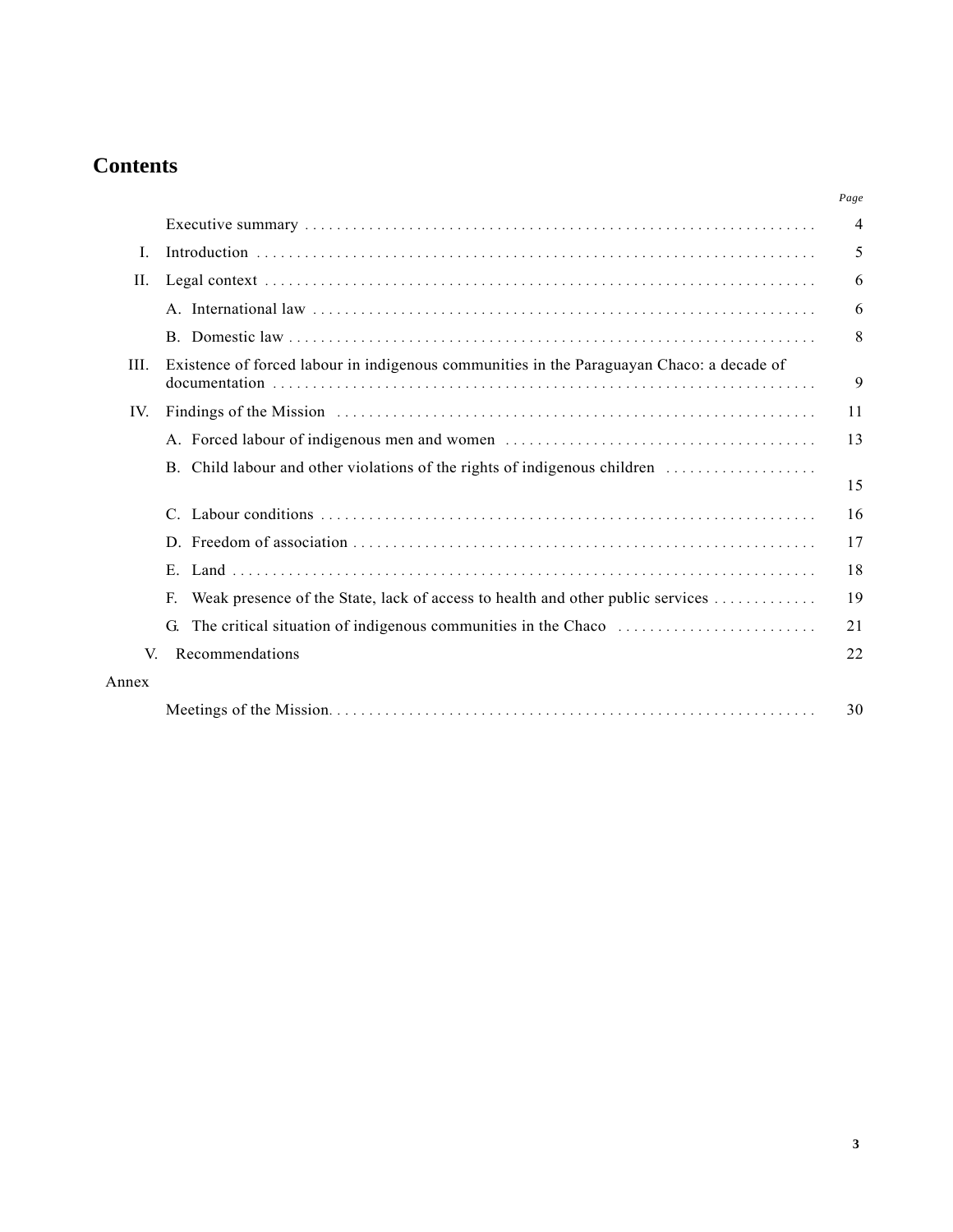# **Executive summary**

This report, undertaken under the mandate of the United Nations Permanent Forum and at the request of the Government of Paraguay, concludes that a system of forced labour exists in the Chaco region, along with grave violations of international instruments supported or ratified by Paraguay.

Because of these violations, as well as breaches of the Paraguayan Labour and Criminal Codes, the Government must, as a matter of urgency, resolve the situation of the Guaraní and other indigenous peoples in the Chaco region with regard to the following issues noted by the Mission:

- Existence of forced labour and servitude among indigenous men and women;
- Child labour;
- Inadequate working conditions;
- Land ownership/deprivation of lands and territories;
- Restrictions on freedom of association;
- Weak presence of the State, lack of access to health and other public services;
- The present critical situation of indigenous communities as regards food insecurity.

The conclusions of the Mission, officially submitted to the United Nations Permanent Forum on Indigenous Issues in New York on 28 May 2009 include recommendations in the following areas:

- Guarantees for the effective enjoyment of the right of free, prior and informed consent of indigenous peoples;
- Strengthening of State institutions in the Chaco region in matters including administration, labour issues, legal system, rural development, education and health;
- Financing for development initiatives of indigenous peoples that would enable them to live in freedom;
- Land reform, including food security and restoration of territorial and land rights for indigenous peoples in general;
- Promotion and application of the principle of non-discrimination in all spheres of life of indigenous peoples in order to guarantee the exercise of their rights;
- Review and regularization of land title deeds;
- Regional cooperation and cross-border strategies for the protection of indigenous peoples;
- Development of a national strategy/plan of action for the protection of indigenous peoples;
- Observance of international legal obligations;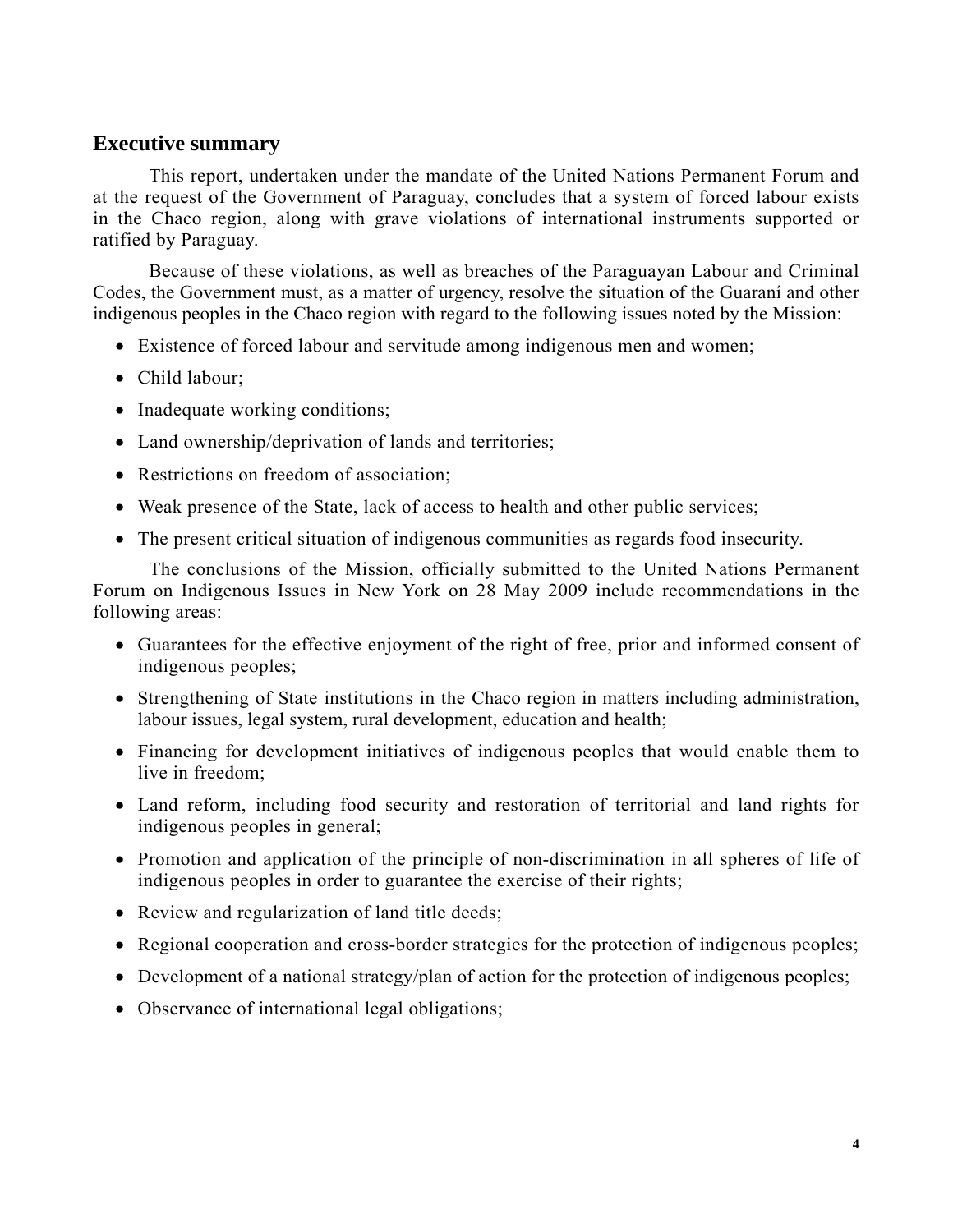• The need for the agencies of the United Nations system active in Paraguay to continue and strengthen their activities of support for the indigenous peoples of the Chaco focusing on areas in which they can cooperate.

The Mission of the United Nations Permanent Forum not only again confirms the existence of servitude, forced labour and abuses against indigenous peoples on the estates of the Chaco, previously reported by ILO, but also notes a very significant deterioration in the living conditions of the Guaraní and other indigenous peoples of the Chaco. The Mission therefore makes a pressing appeal to all national and departmental authorities, and to the international community, multilateral and bilateral organizations and NGOs, to collaborate as a matter of urgency to resolve the grave food crisis affecting indigenous communities and to put an end to violations of the rights of indigenous peoples in the Chaco.

# **I. Introduction**

1. In response to a request from the Government of Paraguay, the United Nations Permanent Forum on Indigenous Issues organized a multi-agency Mission to Asunción and Filadelfia in April 2009 to verify complaints regarding the practice of forced labour and servitude among communities of Guaraní peoples and to draw up proposals and recommendations to ensure that the fundamental rights of indigenous peoples are respected. The Mission was composed of the chairperson of the United Nations Permanent Forum on Indigenous Issues, Victoria Tauli-Corpuz; members of the Permanent Forum Lars Anders Baer, Bartolomé Clavero and Carlos Mamani; and Isabel Ortiz and Carol Pollack, officials of the United Nations Department of Economic and Social Affairs in New York. The Mission was accompanied by the following experts from other agencies: Veronique Gerard and Jorge Servin, from the United Nations Development Programme; Enrique Rodríguez, from the Food and Agriculture Organization; Bernardo Puente from the International Labour Organization in Paraguay, and Sanna Saarto from the Regional Office of the International Labour Organization in Lima (Peru).

2. The Mission's mandate was set by a recommendation of the United Nations Permanent Forum at its seventh session (May 2008) and confirmed by an official invitation from the Government of Paraguay on 30 October 2008:

"*The Permanent Forum has learned from indigenous peoples' communications, which have been corroborated by the Special Rapporteur on the situation of human rights and fundamental freedoms of indigenous people, that in the Chaco region there are Guaraní communities in a practical state of slavery. In accordance with the Supplementary Convention on the Abolition of Slavery, the Slave Trade, and Institutions and Practices Similar to Slavery, as well as articles 17, 26 and 28 of the United Nations Declaration on the Rights of Indigenous Peoples, the Forum strongly supports the efforts of the current Government of Bolivia and the commitment of the incoming Government of Paraguay to discontinue this enslaving practice and return indigenous lands to their lawful owners, the Guaraní themselves*" (E/C.19/2008/13, para. 156).

3. This report has been prepared by the United Nations Permanent Forum on Indigenous Issues, as represented by the chairperson of the Permanent Forum, Victoria Tauli-Corpuz, and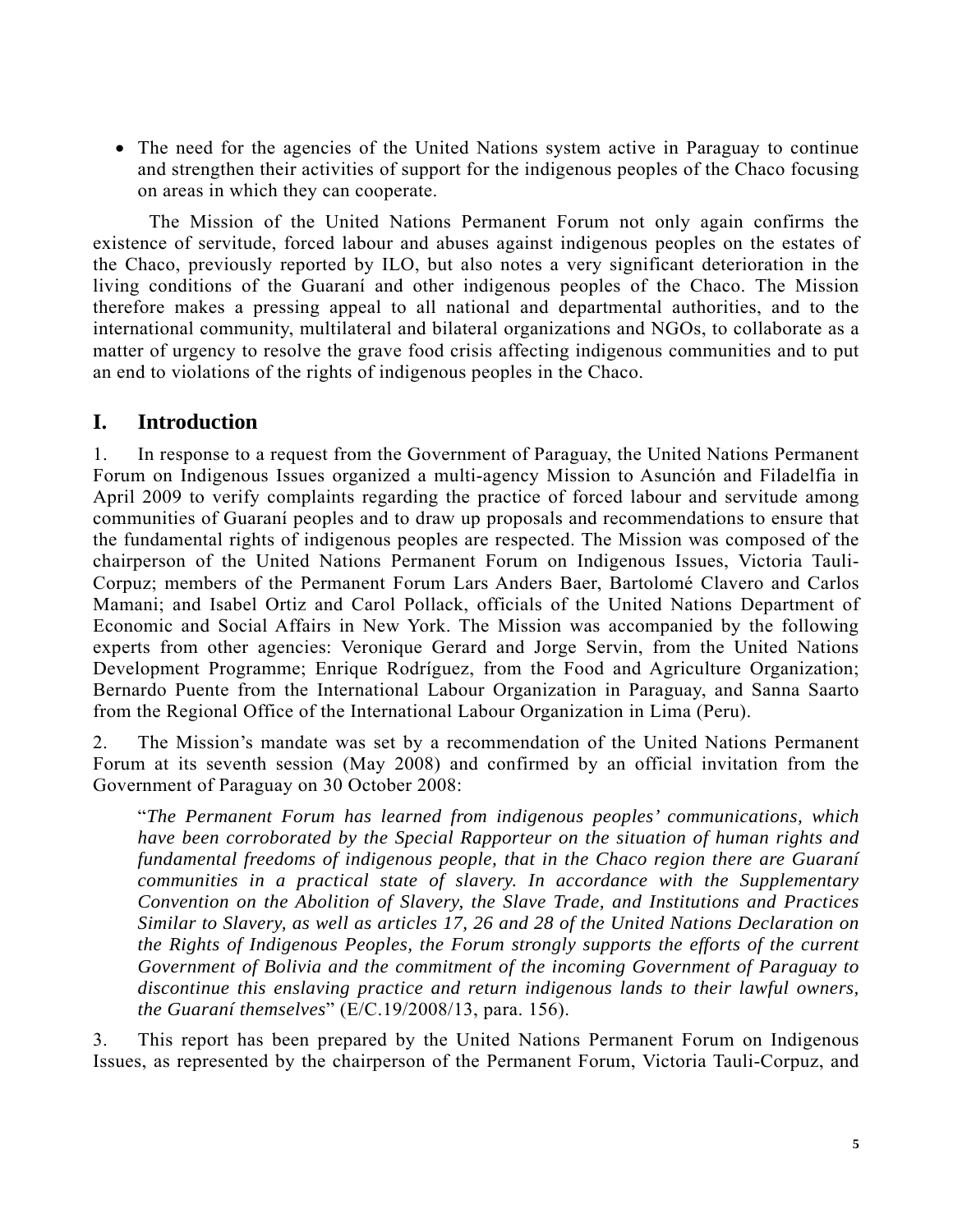members of the Permanent Forum Lars Anders Baer, Bartolomé Clavero and Carlos Mamani. The report is based on interviews conducted by the Mission, inspections, data from the General Directorate of Statistics, Surveys and Censuses (DGEEC), official documents from the International Labour Organization, the United Nations Children's Fund (UNICEF), and materials from indigenous peoples' organizations and international and domestic non-governmental organizations. Although the Permanent Forum Mission centred on the situation of the Guaraní peoples, it also met with other indigenous communities and concludes that the problems encountered and the recommendations offered are relevant to several indigenous peoples in the Chaco region of Paraguay.

4. The Mission visited communities in the Chaco and met with representative indigenous organizations and representatives of the Rural Association of Paraguay, the Ministers/Vice-Ministers of Education and Culture, Justice and Labour, Foreign Affairs, Agriculture and Livestock, and the Environment, commissions of Congress on human rights and indigenous affairs, the Supreme Court of Justice and the Office of the Public Prosecutor. The full list appears in the annex. The United Nations is grateful for the trust placed in the Mission by individuals, organizations and institutions.

5. On Thursday, May 28, 2009, in a plenary session of the Permanent Forum on Indigenous Issue attended by indigenous participants from around the world, States, UN agencies, NGOs and other civil society organizations, participating Permanent Forum members orally presented the recommendations contained in this report. On the basis of the presentation, the Permanent Forum issued the following recommendation:

*The Permanent Forum notes the mission to Bolivia and Paraguay and thanks the Governments of both countries for their invitations. This mission came about following the Forum's recommendation regarding the situation of forced labour of Guarani communities at its seventh session. The Permanent Forum welcomes the mission as a good practice and decides to publish the reports of the mission as official documents. The Forum urges United Nations country teams to follow up the recommendations of these reports and suggests to the relevant Governments that they report on the implementation of these recommendations at the ninth session of the Forum in 2010.* (E/C.19/2009/14, para. 94).

# **II. Legal context**

# **A. International law**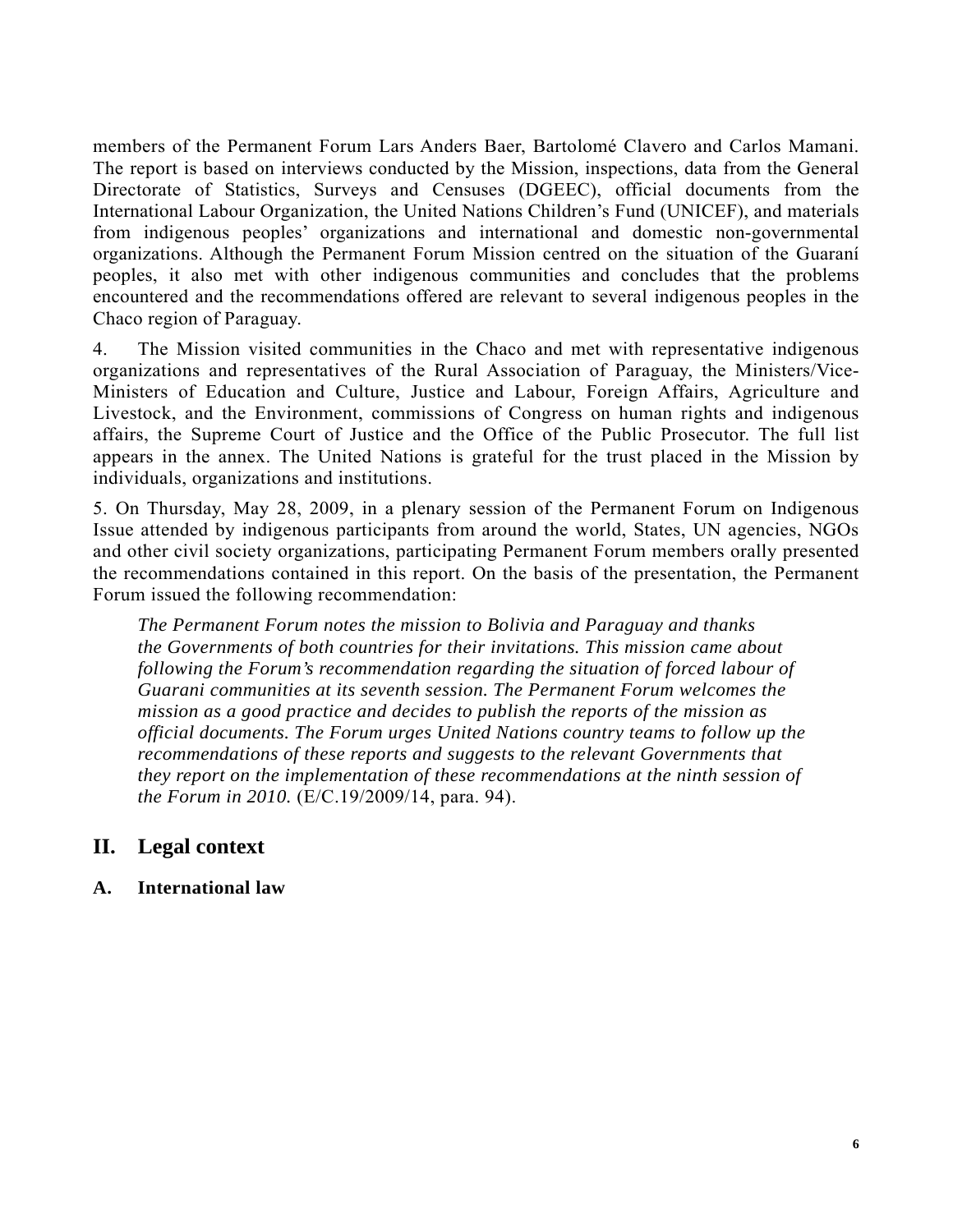6. The State of Paraguay, by ratifying and supporting a series of international treaties and declarations of intergovernmental bodies such as the United Nations, the Organization of American States (OAS), and United Nations agencies such as the International Labour Organization (ILO), has undertaken to use its power to protect and give effect to human rights.<sup>1</sup> This means not only ensuring that its officials comply with human rights standards but also acting with "due diligence" to address abuses committed by non-State authorities and individuals. When a State or a legally constituted authority knows or should know that violations of human rights are being committed and fails to take appropriate steps to prevent them, it shares with the perpetrators responsibility for those violations. The principle of "due diligence" includes the obligation to prevent human rights violations, investigate them and punish them when they  $\alpha$ ccur $^2$ 

7. *The Human Rights of Indigenous Peoples*: The United Nations Declaration on the Rights of Indigenous Peoples, adopted by the General Assembly in September 2007, sets out minimum standards for the recognition and protection of the rights of indigenous peoples in various contexts throughout the world. It includes the following provisions:

- Indigenous peoples have the right to selfdetermination, which is exercised through autonomy (arts. 3 and 4);
- Indigenous peoples have the right to own their lands and to recover their territories (arts. 8.2 (b), 25, 26 and 28);

 $\overline{a}$ 

#### **Table 1 International instruments supported/ratified by Paraguay**

- √ United Nations Declaration on the Rights of Indigenous Peoples (United Nations General Assembly resolution 61/295)
- $\sqrt{\phantom{a}}$  Declaration on the Rights of Indigenous Peoples
- √ ILO Convention No. 169 on Indigenous and Tribal Peoples
- √ ILO Convention No. 29 on Forced Labour
- √ ILO Convention No. 87 on Freedom of Association and Protection of the Right to Organize
- $\sqrt{\phantom{a}}$  ILO Convention No. 138 on the Minimum Age of Admission to Employment
- $\sqrt{\phantom{a}}$  ILO Convention No. 182 on the Worst Forms of Child Labour
- √ ILO Convention No. 111 on Discrimination (Employment and Occupation)
- √ ILO Convention No. 95 on Protection of Wages
- √ International Covenant on Civil and Political Rights
- √ International Covenant on Economic, Social and Cultural Rights
- √ International Convention on the Elimination of All Forms of Racial Discrimination
- √ United Nations Convention on the Elimination of All Forms of Discrimination against Women
- √ United Nations Convention on the Rights of the Child
- √ United Nations Protocol to Prevent, Suppress and Punish Trafficking in Persons, especially Women and Children
- √ American Convention on Human Rights
- Indigenous individuals and peoples have the right to enjoy fully all rights established under applicable international and domestic labour law (art. 17, para. 1);

<sup>&</sup>lt;sup>1</sup> See, for example, article 2 of the International Covenant on Civil and Political Rights.

<sup>&</sup>lt;sup>2</sup> See, for example, General Comment No. 31 of the Human Rights Committee, which is the expert body

responsible for monitoring States' implementation of the International Covenant on Civil and Political Rights.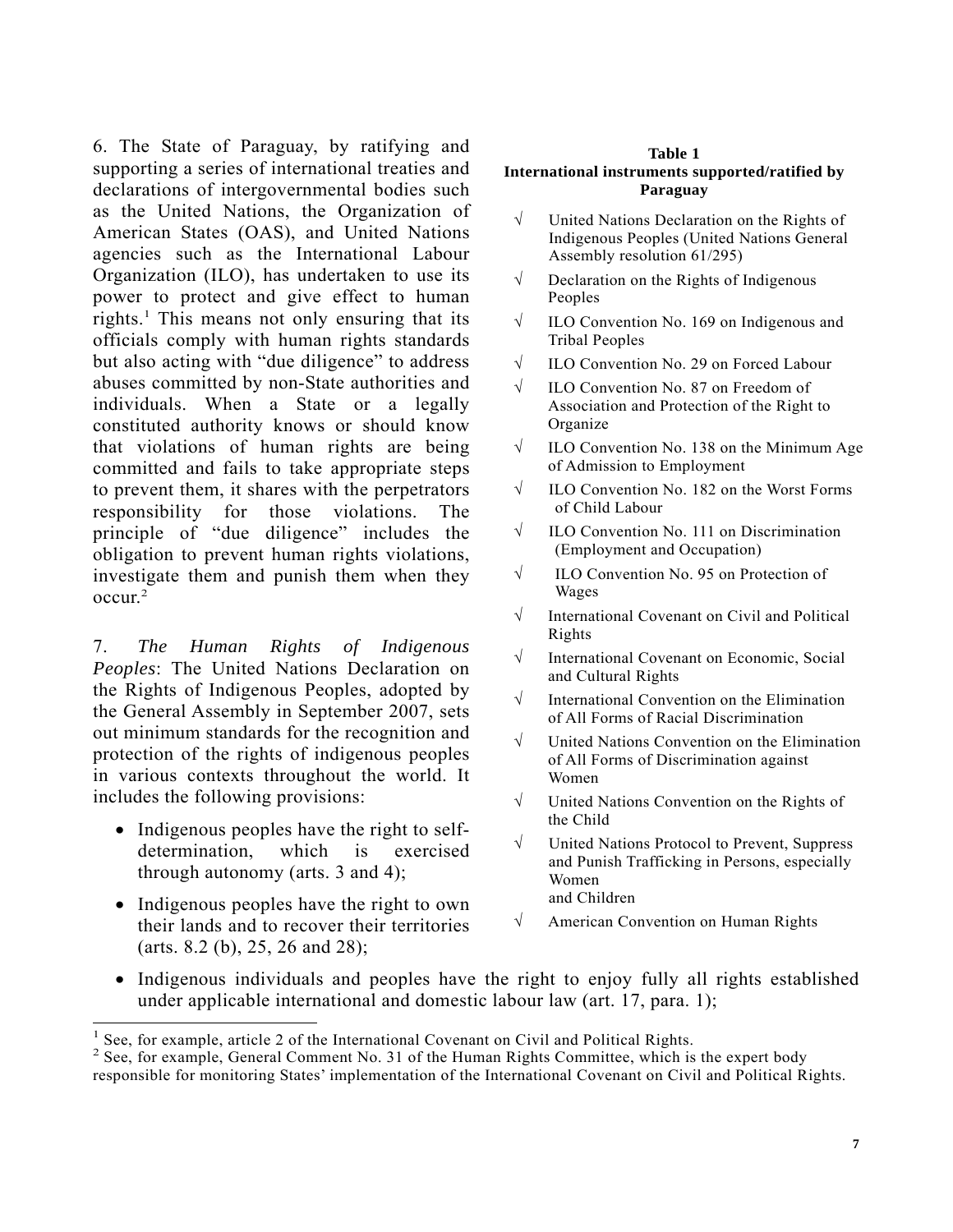- States shall in consultation and cooperation with indigenous peoples take specific measures to protect indigenous children from economic exploitation and from performing any work that is likely to be hazardous or to interfere with the child's education, or to be harmful to the child's health or physical, mental, spiritual, moral or social development, taking into account their special vulnerability and the importance of education for their empowerment (art. 17, para. 2);
- Indigenous individuals have the right not to be subjected to any discriminatory conditions of labour and, inter alia, employment or salary (art. 17, para. 3).

8. The Declaration recognizes that indigenous peoples have the right to be free from any kind of discrimination (art. 2); and the right to determine and develop priorities and strategies for exercising their right to development. In particular, indigenous peoples have the right to be actively involved in developing and determining health, housing and other economic and social programmes affecting them and, as far as possible, to administer such programmes through their own institutions (art. 23); and the right to the lands, territories and resources which they have traditionally owned, occupied or otherwise used or acquired. It establishes that States shall give legal recognition and protection to these lands, territories and resources. Such recognition shall be conducted with due respect to the customs, traditions and land tenure systems of the indigenous peoples concerned (art. 26, paras. 1 and 3).

9. ILO Convention No. 169 recognizes that indigenous and tribal peoples have a wide range of rights, including rights to land and territory, access to natural resources, health, education, vocational training, conditions of employment and contacts across borders. Articles 11 and 20 of the Convention give special attention to the protection of freedom of work, including an explicit prohibition of servitude and forced labour.

10. *Forced labour*. Article 4 of the Universal Declaration of Human Rights, article 8 of the International Covenant on Civil and Political Rights and article 6 of the American Convention on Human Rights declare slavery and servitude to be proscribed. ILO Convention No. 29 prohibits all forms of forced or compulsory labour. Details concerning the definitions and evidence referred to by the Mission are provided below.

# **B. Domestic law**

11. The Constitution of Paraguay prohibits slavery, personal servitude and trafficking in persons<sup>3</sup> and establishes that "everyone has the right to protection of their freedom and security. No one shall be compelled to do what is not ordered by law or be prevented from doing what is not prohibited by law". The Labour Code establishes that "work is a right and a social duty and enjoys the protection of the State. It may not be regarded as a commodity. It demands respect for the freedoms and dignity of those who perform work and shall be carried out in conditions that ensure life, health and an economic level consonant with the responsibilities of the working father or mother. No discrimination shall be exercised against workers for reasons of race, colour, gender, religion, political opinion or social standing".<sup>4</sup> As

 $\overline{a}$ 

<sup>&</sup>lt;sup>3</sup> National Constitution, art. 10.

<sup>4</sup> Labour Code, art. 9.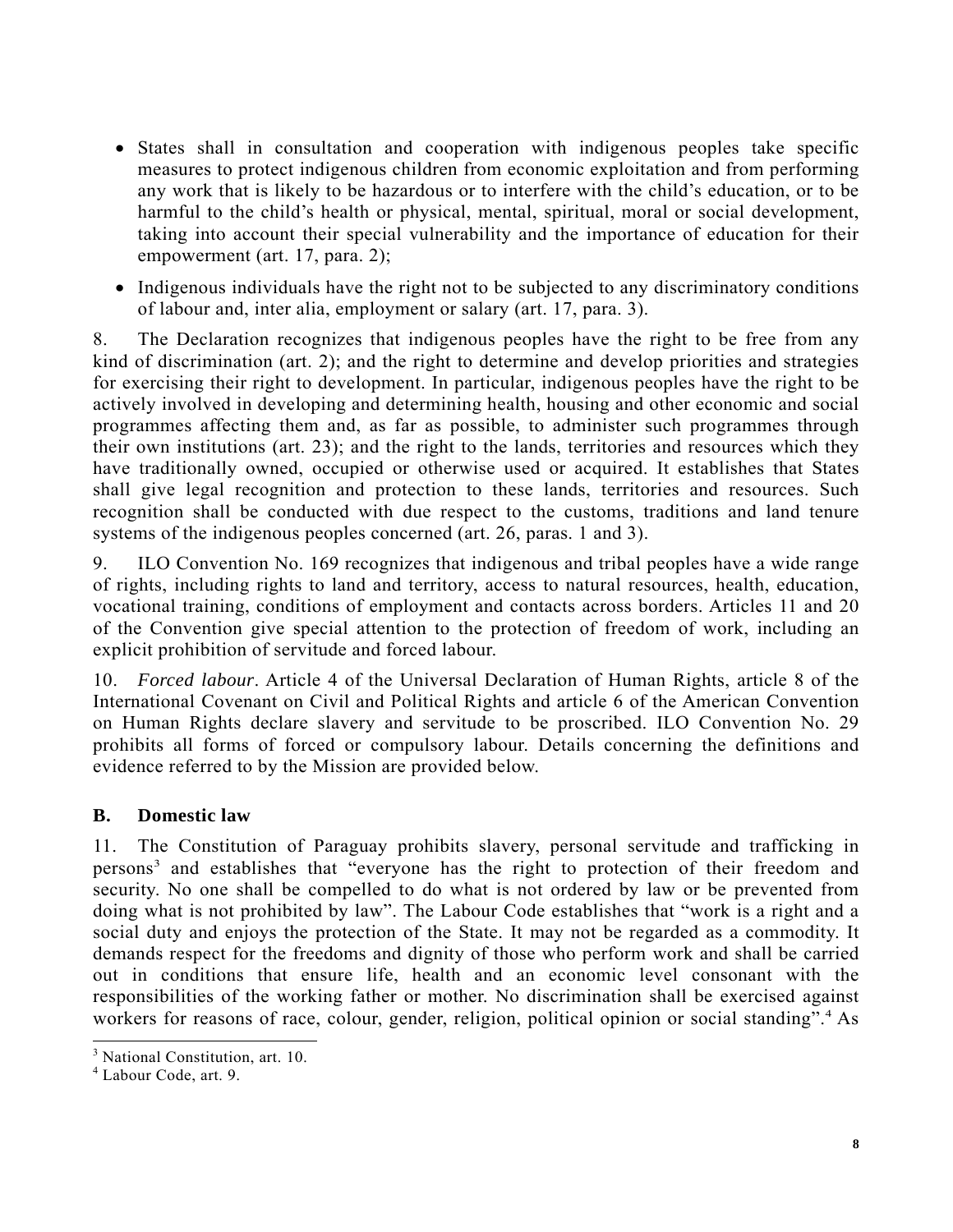regards forced labour, the Labour Code stipulates that "all work must be paid" (art. 12), that a contract will be void if it establishes a wage lower than that paid to another worker in the same enterprise for work of equal effectiveness or if sets a wage lower than the legal minimum; if it requires one day of work more than is permitted by the Labour Code; or if entails a direct or indirect obligation to buy goods or food from a store, business or place determined by the employer (art. 47). However, as is shown in this report, the situation of indigenous peoples in the Chaco reveals serious violations of both domestic laws and international treaties signed/ratified by Paraguay.

# **III. Existence of forced labour in indigenous communities in the Paraguayan Chaco: a decade of documentation**

12. According to the General Directorate of Statistics, Surveys and Censuses of Paraguay,<sup>5</sup> there are 108,308 indigenous people in the country, belonging to 20 ethnic groups and five language families. The fact that they represent 2 per cent of the population is probably one of the reasons why indigenous peoples are the most marginalized and excluded group in Paraguay. However, in the western region they represent 31 per cent of the population. This region is comprised largely of the Chaco – the "last frontier" of the Americas – a region of late development where the lands were parcelled out to religious groups, primarily Mennonites from Europe; the lands were "given" with the indigenous communities still living on them and those communities were subsequently used as low cost labour on the new ranches. There are 13 different ethnic groups in the Chaco, representing all of the five indigenous language families of Paraguay.

13. The existence of forced indigenous labour in the Chaco region has been previously documented. The pioneering work of Stephen Kidd and Anti-Slavery International (1997),<sup>6</sup> in particular, drew the attention of the International Labour Organization, which in July 2005 issued a report on debt bondage and marginalization in the Paraguayan Chaco, according to which some 8,000 indigenous people are in a situation of servitude in both rural and urban settlements. The report of the ILO concluded that: "*The work of temporary and permanent workers on the ranches is systematically underestimated and their only remedy is to accept overpriced food and supplies which they are forced to buy in the ranch store. At the end of a 'changa' – a short-term field-clearing and harvesting job – temporary workers, after deduction of the price of supplies from the store, have little or no monetary income after several weeks or months of work. For permanent workers, generally employed as what are known as 'playeros' for menial work, and for domestic staff, this process often leads to debt creation, which may directly or indirectly cause the worker to be kept on against his will. Temporary and permanent workers alike, although to a different degree and for different periods of time, may thus be subjected to that type of forced labour known as debt bondage. So long as the debt remains, it is difficult for* 

l

<sup>5</sup> DGEEC (2008). *Survey of indigenous homes.* Asunción; DGEEC (2002*). Second National Indigenous Population and Housing Census. Asunción.* 

Stephen Kidd (1997), "The working conditions of indigenous people in the Chaco", in *Enslaved Peoples in the 1990s: indigenous peoples, debt bondage and human rights*. Copenhagen, Anti-Slavery International.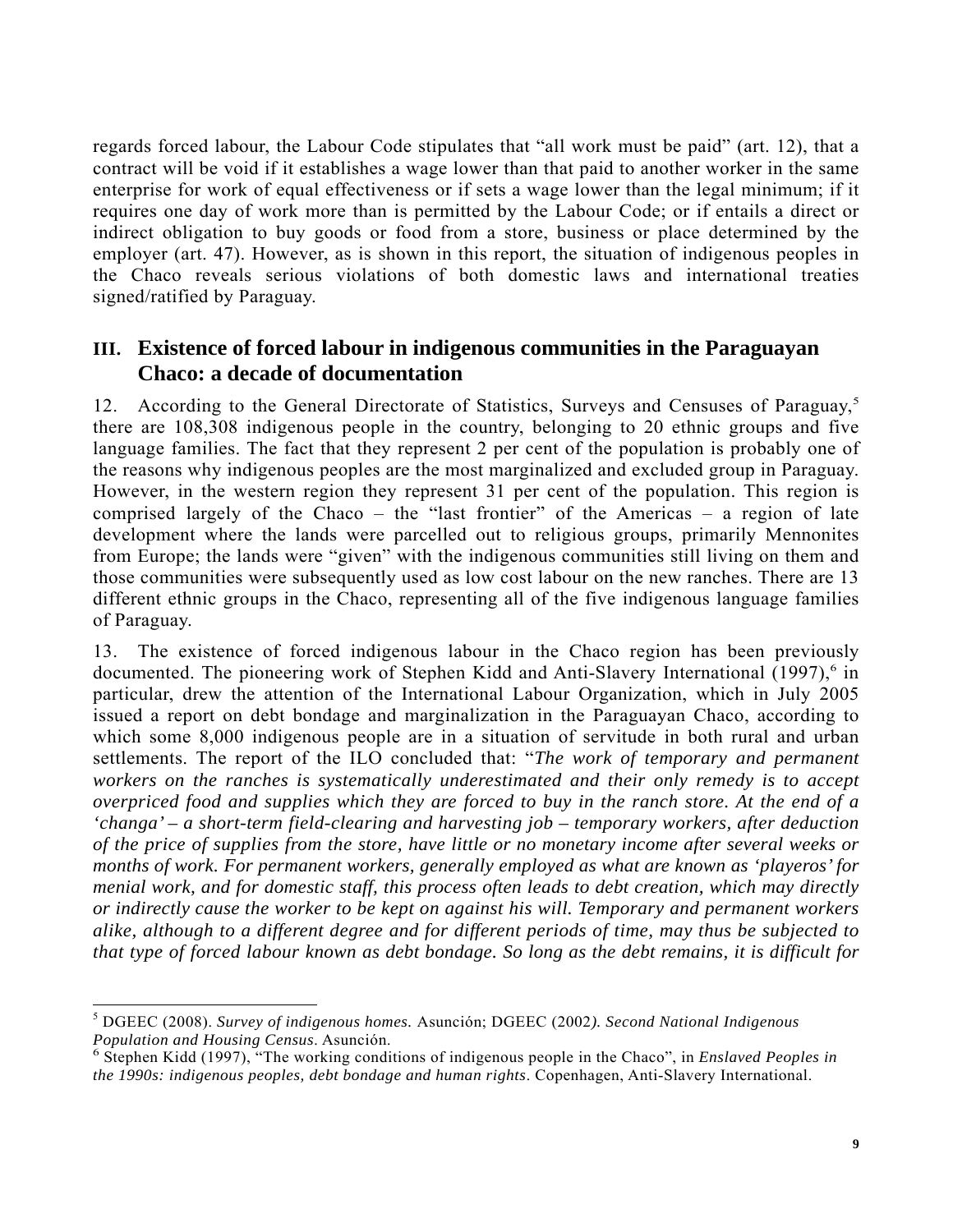*the worker to find work on another ranch or to obtain loans on an open modern credit market (non-existent in the area).*"<sup>7</sup>

14. In 2006, Anti-Slavery International published a further study,<sup>8</sup> which was followed in July 2008 by a brief follow-up report on violations of ILO Convention No. 29 on forced labour and the lack of change in the situation in the Chaco.<sup>9</sup> Anti-Slavery International found that: "*Workers are supposed to receive their salary after one month, but the public prosecutor's office in Filadelfia noted that it is 'normal' to find workers who have worked three or four months without receiving any payment. During this time workers will buy food and other essential provisions at the estate shop where prices are inflated. This means that most, if not all, of their salary will be used to pay off their outstanding debts … The long working day, the distance of the estates from the nearest town, the lack of money to pay transportation costs … makes it impossible for [indigenous workers] to get their provisions from alternative sources. Interviews [were carried out] with former estate workers in which several testified that they were not given any days off at all and had to ask permission to leave the estate*." The ILO study shows that the prices of sugar, rice and other basic items which, according to article 169 of the Paraguayan Labour Code, workers should get free are sold for between 14 and 81 per cent above the normal price at nearby settlements.

15. In June 2008, the Government of Paraguay was called on to give explanations before the Committee on the Application of Standards of the International Labour Conference regarding systematic non-compliance with ILO Convention No. 29, following repeated comments by the Organization's monitoring bodies. The Committee again urged the Government to put an end to debt bondage among the indigenous communities of the Paraguayan Chaco and other parts of the country that may be affected.

16. Several development agencies are carrying out projects to improve the living conditions of indigenous peoples in the Chaco region. However, the structural problem of servitude persists. In October 2008, the Government of Paraguay sought the assistance of the United Nations Permanent Forum. In early 2009, the Government of Paraguay took a significant step to address the issue by forming an inter-agency commission on fundamental rights and forced labour, which seeks to eradicate violations of fundamental rights in the labour sector.

17. Violations of indigenous peoples' rights in their ancestral lands have also attracted international attention. For example, in 2005-2006, the Inter-American Court of Human Rights ruled, in the case of the Yakye Axa and Sawhoyamaxa communities,<sup>10</sup> that the Government should return the ancestral lands to the aforesaid communities within a maximum period of three years, establish a fund for development projects in the communities, and provide access to education, health and food during the three-year transitional period. However, the

l

<sup>7</sup> Bedoya, E. and Bedoya, A. (2005), *Servidumbre por deudas y marginación en el Chaco de Paraguay.* Geneva, International Labour Office.

<sup>&</sup>lt;sup>8</sup> Kaye, M. (2006), *Contemporary forms of slavery in Paraguay*, Anti-Slavery International, London.<br><sup>9</sup> Anti-Slavery International (2008), *Information on Paraguay; compliance with H.O.Convention* No. 3

Anti-Slavery International (2008). *Information on Paraguay: compliance with ILO Convention No.29 on forced labour (ratified in 1967)*, London, Anti-Slavery International.<br><sup>10</sup> Inter-American Court of Human Rights: *Case of the Indigenous Community of Yakye Axa v. Paraguay* (19 June

<sup>2005)</sup> and *Case of the Indigenous Community of Sawhoyamaxa v. Paraguay* (Judgment of 29 March 2006).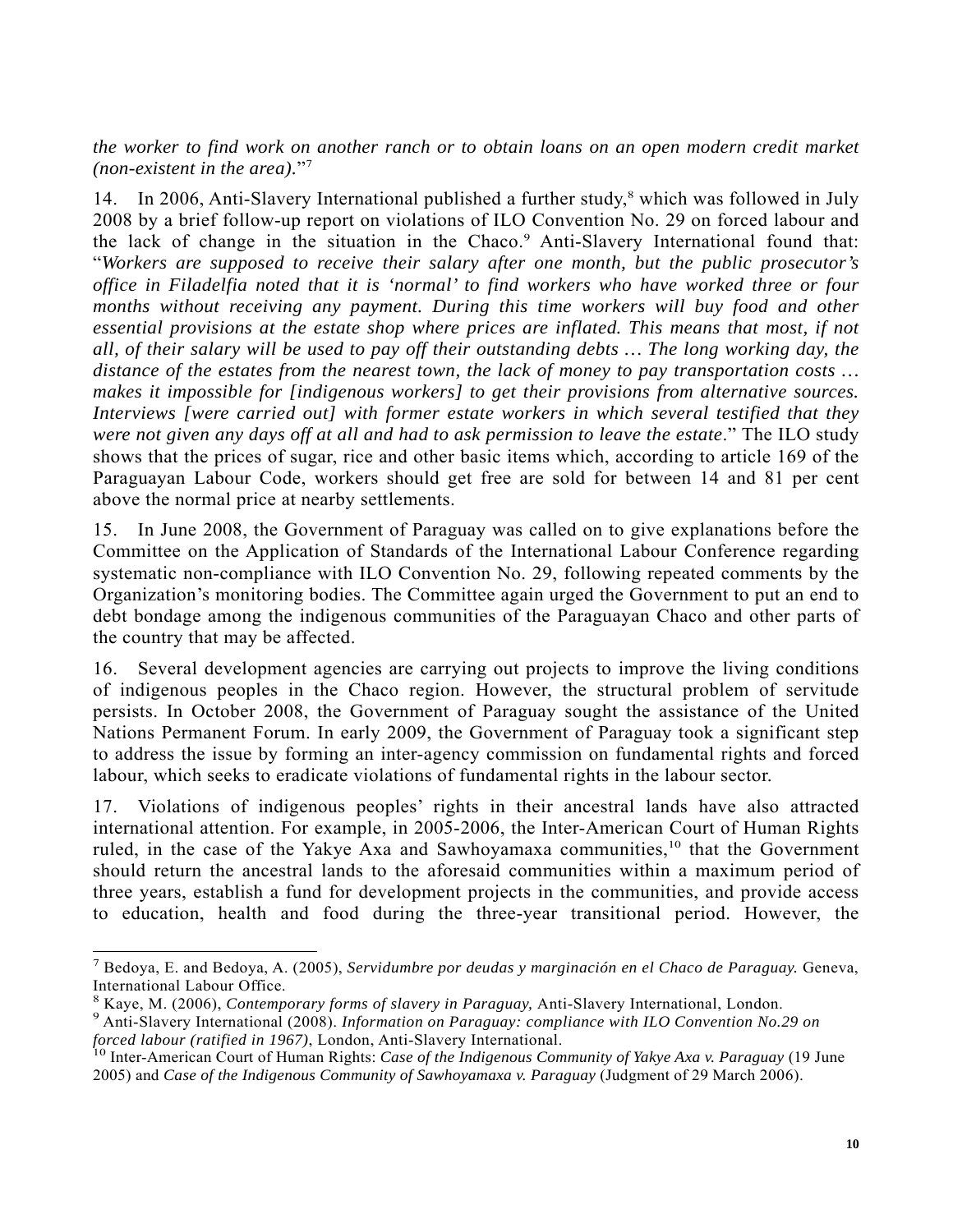Government has not yet granted the communities title deeds to the lands in question. With regard to the lands of the Yakye Axa, in 2008, President Lugo submitted a legislative bill for the return of their traditional lands. No concrete measure has been taken concerning the return of the traditional lands of the Sawhoyamaxa.

# **IV. Findings of the Mission**

"*We are unable to have access to our ancestral territories, since everything is private property and so it is very difficult to recover it. Our traditional territory has been split up and destroyed through cattle farming … Non-indigenous society imposes projects and plans on us without consultation, although we are talking about ancestral territory … Traditional culture is also affected, including indigenous religious practices and beliefs, which were already completely overrun and not respected at all. In the communities there are also representatives of other religions who do not let the shamans work. There is practically no health service available … We need access to education, but Government support is lacking and not all the communities have schools. The Government and its agencies do not communicate with the communities or ask their opinion and do not respect the distinctive form of our organization … In addition, we are very poorly paid for the work we do*."

Interview with the indigenous leader of the Chaco, April 2009

"*Once we went to work for 800,000 guaranies. We thought that we would have a lot of money to live with, but I got nothing. The 'provista' (basket of food and basic items) never*  lasted till the end of the month so we had to go for a few days without food. If we fell sick, *we couldn't go out, we were like prisoners*."

Interview with an indigenous man in the Chaco, April 2009

"*The Guaraní were the original settlers of these lands, and now you see we are the most marginal. Before we Guaraní were free, we were rich, and now we are treated like dogs*." Interview with an indigenous teacher in the Chaco, April 2009

"*My family has been in the Chaco for a hundred years. We have seen great change. The Indians are no longer hunter-gatherers, now they are workers, they get a wage, they like their shoes, their telephones. We have seen a rapid evolution, from the Stone Age to the twenty-first century*."

Interview with a Mennonite ranch owner, April 2009

"*Why do the Mennonites put the indigenous to work? Because they are docile, they don't know the law, they don't demand social security. If an indigenous person complains, they fire him. There are many more indigenous people. And when they grow old and slow, they are thrown out without compensation, and then they can hire someone younger*." Interview with a Government official, April 2009

18. The indigenous communities of the Chaco are deprived of land and resources in their own territory. They live in extreme poverty and are compelled to support themselves by working for the Mennonite colonies and Paraguayan estates in precarious conditions, with no guarantee of stability, for low wages, without health coverage when they stop work and with no trade union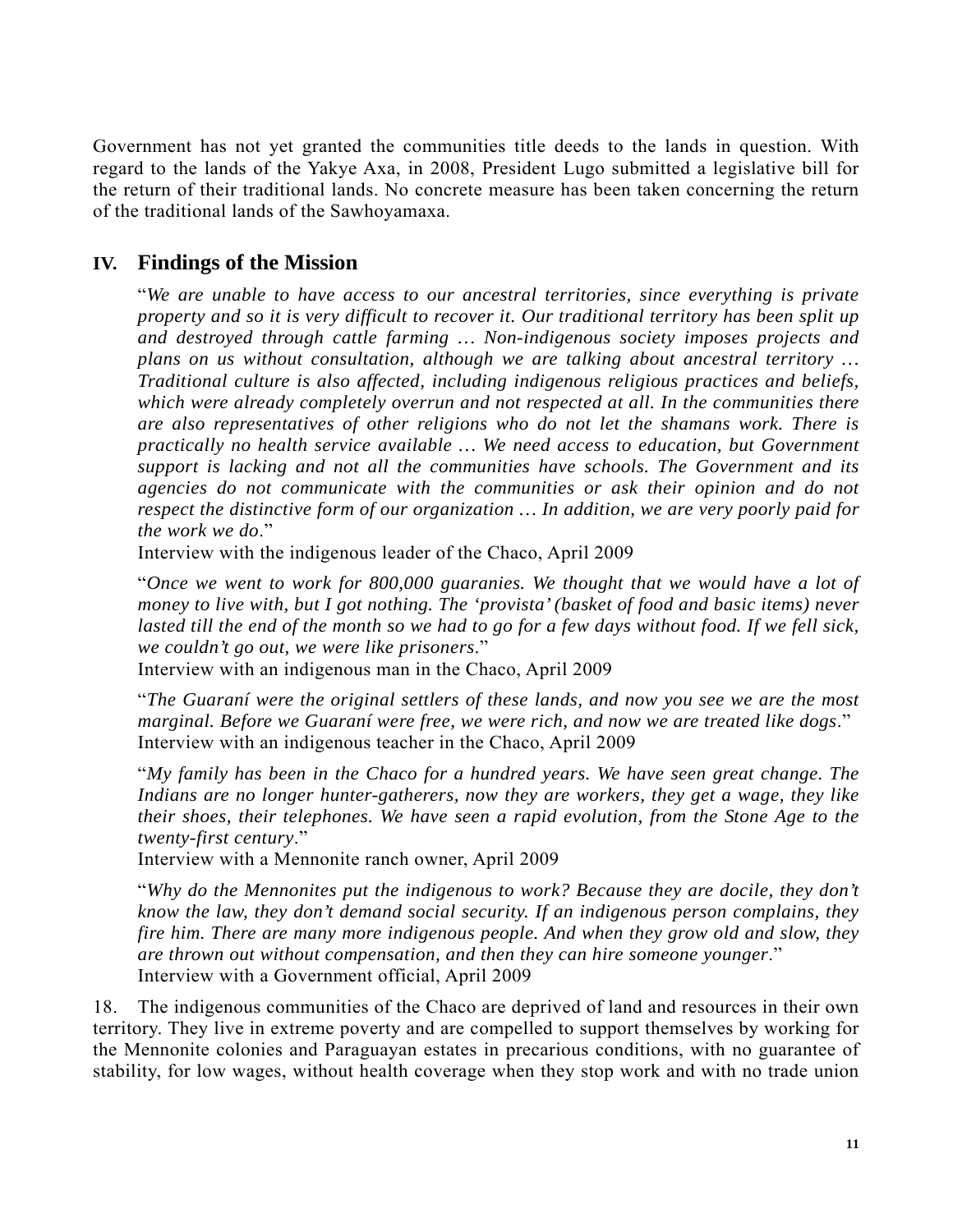rights. This situation is due in part to the weak presence of the State in the Chaco, together with the development model and the considerable power of the Mennonite communities in the area. As a result, indigenous servitude is entrenched in the Chaco, masked by the local and national authorities.

19. The Paraguayan State is a State reduced to the bare essentials on account of its manifest lack of resources. Paraguay is one of the few places in the world where income tax, the main mechanism for redistributing wealth, does not exist, and for this reason the State is unable to develop public policies for the bulk of its citizens. There is no land registry in Paraguay, which has made it easier for settlers to expropriate the land of indigenous communities.

20. Paraguay is among the countries of Latin America where land ownership is in the fewest hands: 95 per cent of property belongs to the big estates. The Paraguayan development model is strongly based on farm exports. Paraguay continues to be a highly rural country, and the greater part of its economy is based on four agricultural products (cotton, soy, meat and timber). As domestic agricultural and livestock production is concentrated among a relatively small number of producing estates, in the hands of a few families, the result is a "low quality of economic growth", with very limited positive social synergies, according to reports from the United Nations Development Programme (UNDP) in Paraguay. This model offers few job opportunities for the great majority of the population and leaves profits in the hands of the highest-income groups, with no significant distribution policy. This has created strong pressure on many peasant and indigenous families to leave the rural areas and settle precariously in the shantytowns around the cities. $11$ 

21. The Mennonite communities began moving into the Chaco region in 1920, establishing colonies in indigenous territory. The understanding between the Mennonite community and the Government of Paraguay was underpinned by the assumption that the presence of the Christian religion would be instrumental in civilizing "a savage land". The Government brought in the Mennonites to civilize and Christianize the area, mainly in order to gain sovereignty over the Chaco.12 The Mennonites were building an economy based on agriculture and cattle breeding. As their farms expanded they became interested in using the indigenous population as a low cost source of labour. The result of this process was that the indigenous people were deprived of land and resources, leaving them with no better alternative than to accept the jobs offered by the Mennonite colonies. This was accompanied by the provision of some limited social services (addressed in more detail below) by the Mennonites, so as to ensure minimum productivity, with the approval of previous Governments, which lacked the capacity to provide services for its inhabitants. Observing the thriving activities of the Mennonites, other Paraguayan ranchers move to the Chaco, continuing the tradition of expropriating indigenous communities and exploiting indigenous labour.

22. Indigenous peoples were not recognized in the Constitution until 1992, when a new Constitution identified indigenous peoples as "ethnic groups whose culture existed before the formation and constitution of the State of Paraguay" (art. 62). Articles 63 and 64 of the Constitution stipulate that

 $\overline{a}$ 

<sup>&</sup>lt;sup>11</sup> UNDP (2005). Objetivos de Desarrollo del Milenio. Informe de Paraguay. Sistema de las Naciones Unidas

de Paraguay. UNDP, Asunción.<br><sup>12</sup> Gerhard Ratzlaff, *Mennonite Historian. Director of the Mennonite Archive of Paraguay (2008).*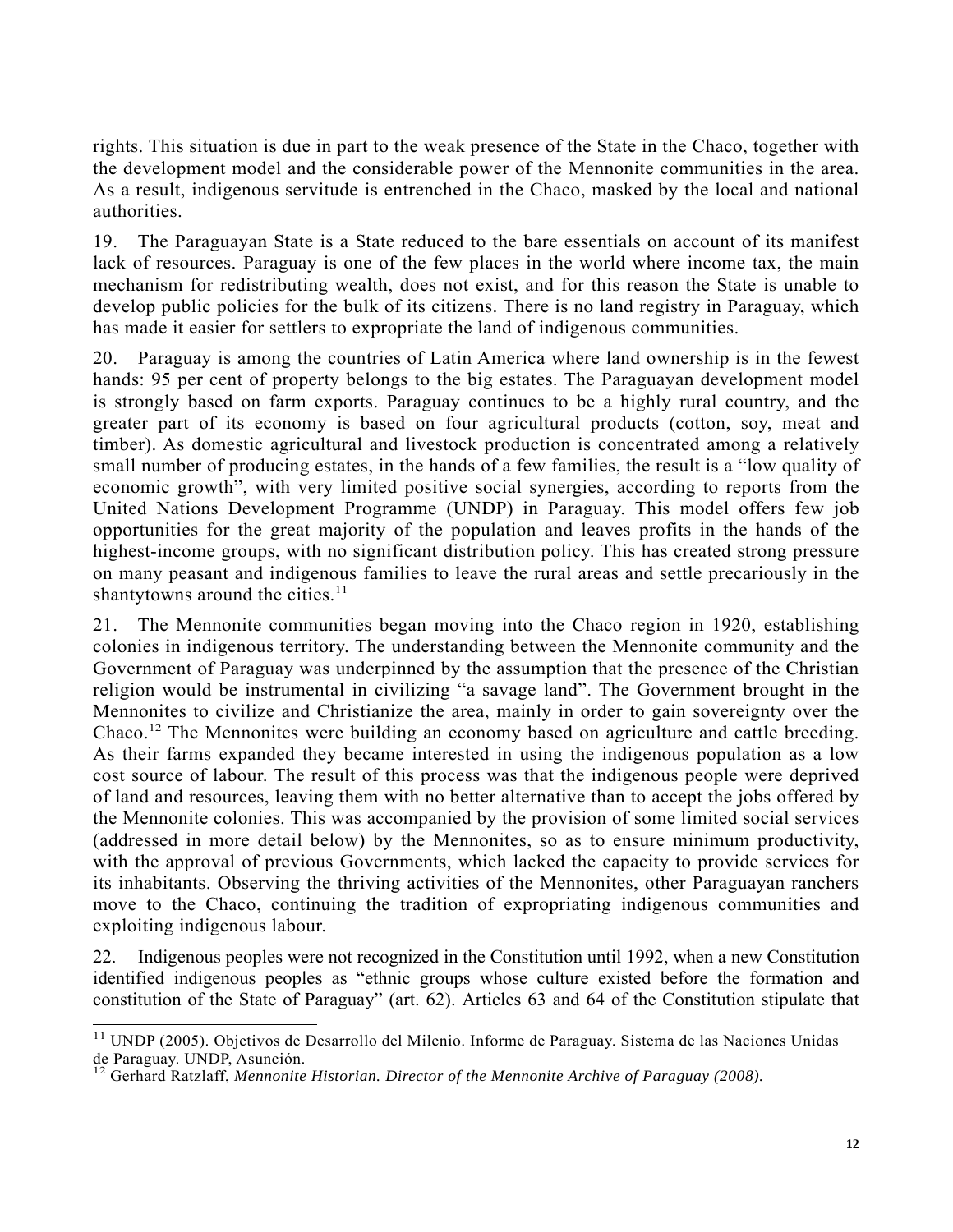"*The right of the indigenous peoples to preserve and develop their ethnic identity in their respective habitat is hereby recognized and guaranteed. They also have the right to apply freely their systems of political, socioeconomic, cultural, and religious organization, and voluntarily to observe customary practices in their domestic coexistence so long as they do not violate the fundamental rights established by this Constitution. Indigenous customary rights shall be taken into account in jurisdictional conflicts. Indigenous peoples have the right to community ownership of land, of sufficient expanse and quality for them to preserve and develop their particular ways of life. The State shall freely provide them with such land, which shall be immune from seizure, indivisible, inalienable and indefeasible and may not be used as collateral for contractual obligations or be leased; it shall also be exempt from tax*". Article 66 provides that "*The State shall respect the cultural specificities of indigenous peoples, especially as regards formal education. The State shall also protect them from demographic decline, environmental degradation and pollution, economic exploitation and cultural alienation*".

23. In spite of such provisions, official figures continue to reveal an alarming situation, marked by a high illiteracy rate, affecting 40 per cent of the indigenous population, with an average of three years' schooling for indigenous children aged 10 and over, as compared to eight years for the nonindigenous population. The problem is more acute in rural areas (53.3 per cent) than in urban areas (29.2 per cent); Guaraní communities have the worst illiteracy rates (45.5 per cent). Children under the age of 14 account for 50 per cent of the indigenous population, and with so many dependents there is an acute need for families to find an income. The fertility rate is high, with each woman having an average of 6.3 children. Most indigenous people live typically in a modest earth-floor building with a straw or corrugated iron roof, wooden or adobe walls, with a small patch of land on which they grow food for themselves. Only 3.5 per cent of the indigenous population have a brick house. The poor quality of housing is a major medical problem: the incurable chagas disease which affects half the indigenous population is transmitted by an insect that lives in this kind of housing. Only 5.9 per cent of indigenous homes have a bath or access to drinking water; only 21 have electric light, most of them being lit by candles.<sup>13</sup> The social marginalization of the indigenous communities must be brought to an end.

### **A. Forced labour of indigenous men and women**

 $\overline{a}$ 

"*I went to work for a Mennonite colony because I needed work. When I got there they told me straightaway that they needed me because there was a Brazilian foreman who was very expensive and they wanted an indigenous person. The Brazilian was herding the animals and he told me that the boss didn't want to pay and that I should be careful, that I should talk with the boss. All day long we worked with the animals and the next day I stayed on as foreman. Then I talked with the boss and he said that he would pay me 18,000 guaranies a day, and if I fell sick he would look after it. I worked really hard every day in a very large corral, on foot, without a horse. I was completely alone there. Sometimes other Mennonites turned up, also some Paraguayans, asking where they could find the boss's house. One day the boss came by, all* 

<sup>13</sup> DGEEC (2008). *Survey of indigenous homes.* Asunción; DGEEC (2002). *Second Nacional Indigenous Population and Housing Census*. Asunción; UNICEF (2009). *Situation of indigenous children in Paraguay*. Asunción.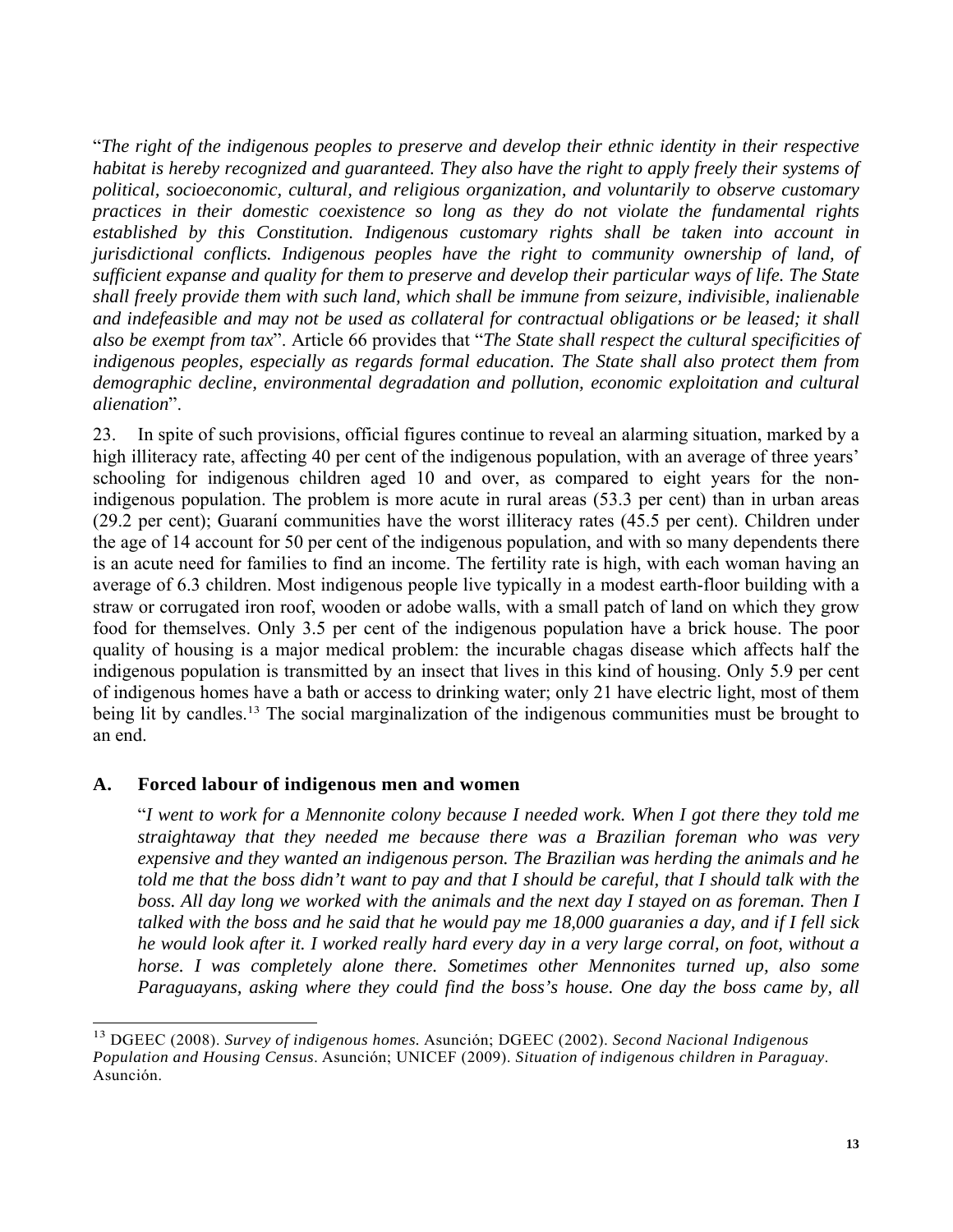*angry, because they had been to his house and he didn't want them to go there. I said I was sorry and that I wouldn't do it again. Towards the end of my second month I asked for what I was owed. The boss answered that he didn't know anything about that and I told him that I couldn't go on like that… I stood my ground and asked him to pay me. But he didn't pay up. I worked for two months and I left*."

Interview with an indigenous man in the Chaco, April 2009

"*I worked in [place name omitted]; I was in great need and I drove a tractor for two months. After the first month, I was already in debt. I got paid only 450,000 guaranies a month*." Interview with an indigenous man in the Chaco, April 2009

"*The employers bring the indigenous workers to their lands and promise them work for a year or two, but when sometimes they work for six months without being paid, as the communities don't have enough food to eat, the Guarani go on working for the employer*". Interview with a Government official, April 2009

"*The indigenous don't work, they just do what they like, they don't understand our hours or the concept of time, and they never understood the concept of work because they lived off the land … How can we speak of forced labour when they're not even capable of working*?" Interview with an official of the national judicial system, April 2009

"*The Chaco landowners need to understand that the problem of poor working conditions has to be solved. The Mennonites are enterprising, devoted to their work, they can understand this very well. For example, years ago, when we had the terrible problem with foot-and-mouth disease, if a cattle farmer didn't vaccinate his herds, he hurt all the others. The Mennonites were quick to see this and acted against the poorer landowners who were reluctant to vaccinate their livestock. The same thing goes for the ill-treatment and exploitation of workers: the Mennonites can act against those who violate indigenous rights*." Interview with a Government official, April 209

24. *Definition*. The National Constitution prohibits slavery (art. 10) and article 47 of the Labour Code stipulates that contracts that set a salary below the minimum wage or directly or indirectly involve obligations to buy food or essential items provided by the employer are illegal. Articles 231 and 176 of the Paraguayan Labour Code specify that only 30 per cent of the salary can be paid in kind (known as the "*provista*") and that the items provided must have the same value as in nearby urban centres. ILO Convention No. 29 on forced labour defines forced labour as "all work or service which is exacted from any person under the menace of any penalty and for which the said person has not offered himself voluntarily" (art. 2.1). The pronouncements of the ILO monitoring bodies shed light on the meaning and scope of this definition as follows: *menace of any penalty* may be understood as the deprivation of some right or advantage; it may take extreme forms, such as physical violence, but it may also be expressed in subtle ways, for instance by holding on to identification papers, threats of exclusion from future employment, or threats of being reported to the authorities. *Not offering oneself voluntarily* implies absence of consent: this may arise from the beginning of the work relationship, but also for instance as a consequence of induced indebtedness (through rigging of accounts, inflated prices, lowering the value of the goods or services produced, or charging excessive interest), or by way of deceit or false promises concerning the kind and conditions of work or the retention or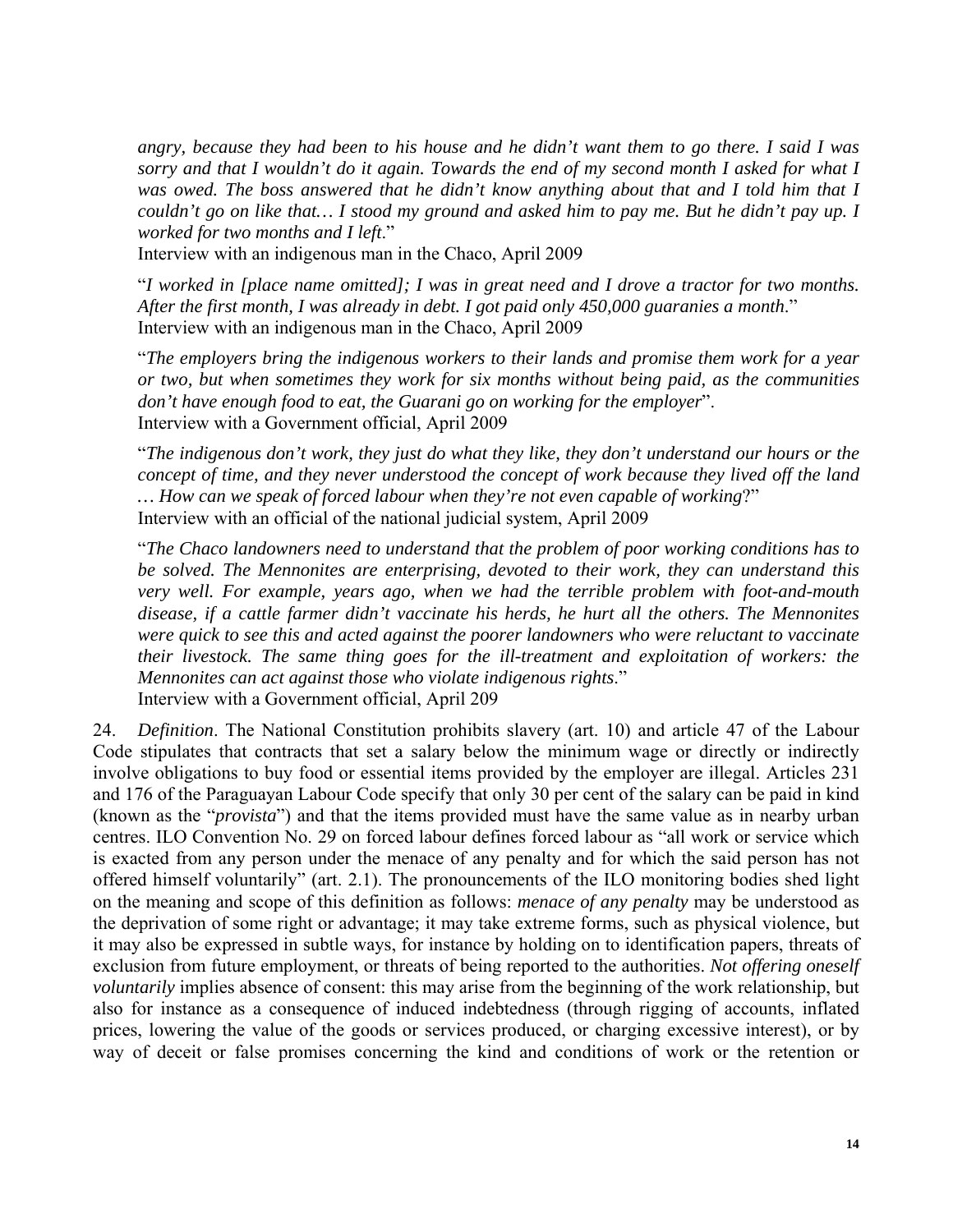non-payment of wages. A free labour relationship can thus be turned into a forced labour situation through the various mechanisms employed.

25. *Findings*. In 2008, 84.5 per cent of Guaraní people worked in agriculture.14 Only 27.4 per cent of Guarani peoples are wage earners; the majority, 72.6 per cent, consider themselves "independent workers", in other words, they have no stable employment. According to the General Directorate of Statistics, Surveys and Censuses, the average monthly income of the indigenous population in 2008 was 778,000 guaranies, as against 1,193,000 guaranies for the non-indigenous population.<sup>15</sup> In other words, when they get paid, indigenous people get paid about half the minimum wage of 1,341,775 guaranies. Female domestic staff usually earns much less than men. Moreover, the Mission received reports that it is the usual practice is for their work not to be paid in money on the ranches.

26. In Paraguay, forced labour comes into being in two ways. One way is when work that has been done is not paid for: this is a direct case of forced labour, and the Mission received many reports to that effect. Another way is "*empatronamiento*" (being treated as part of the employer's property), servitude or "*enganche*" (improper hiring practices) of families or individuals based on accommodation on the ranch or on debts. Wages are very low and do not cover the basic needs of the families of indigenous workers, who live in extreme poverty. The indigenous people contract debts with their employers, who advance them their pay to meet the cost of building or fixing up a modest home, sending children to school, or simply food and clothes. The Mission also received allegations of such cases. The situation is reportedly particularly bad for women in domestic service: the private sphere in which they perform their long days' work is often a world of subjection and abuse, frequently without any monetary compensation, merely board and bed. The United Nations Permanent Forum once again confirms the allegations of forced labour on the estates and ranches of the Chaco, previously reported by other organizations like ILO.

# **B. Child labour and other violations of the rights of indigenous children**

l

"*Child labour is so widespread that it rural areas it seems normal to people that children work by doing menial tasks. For example, if women have no one to look after their children, they take them out into the fields, and the children help them all day long, but it isn't seen as work. Children are only considered to work when they get paid*." Interview with a United Nations official, April 2009

27. *Definition*. Paraguay has ratified ILO Convention No. 138 on the Minimum Age for Admission to Employment and No. 182 on the Worst Forms of Child Labour. When it ratified Convention No. 138, it fixed the minimum age for admission to employment at 14 years. The Paraguayan Childhood and Adolescence Code contains a chapter on adolescent workers which, *inter alia*, provides for a register of adolescent workers and sets a limit on hours of protected work for that population group. The Convention on the Rights of the Child recognizes the following basic rights for children: the right

 $14$  For reference, 70.5 per cent of all the indigenous people of Paraguay work in agriculture/the primary sector. See DGEEC (2008). *Survey of indigenous homes*. Asunción. 15 The minimum wage is 1,341,775 guaranies (Decree 11.137/2007). See DGEEC (2008), *Survey of indigenous* 

*homes.* Asunción; DGEEC (2002) *Second National Indigenous Population and Housing Census*. Asunción.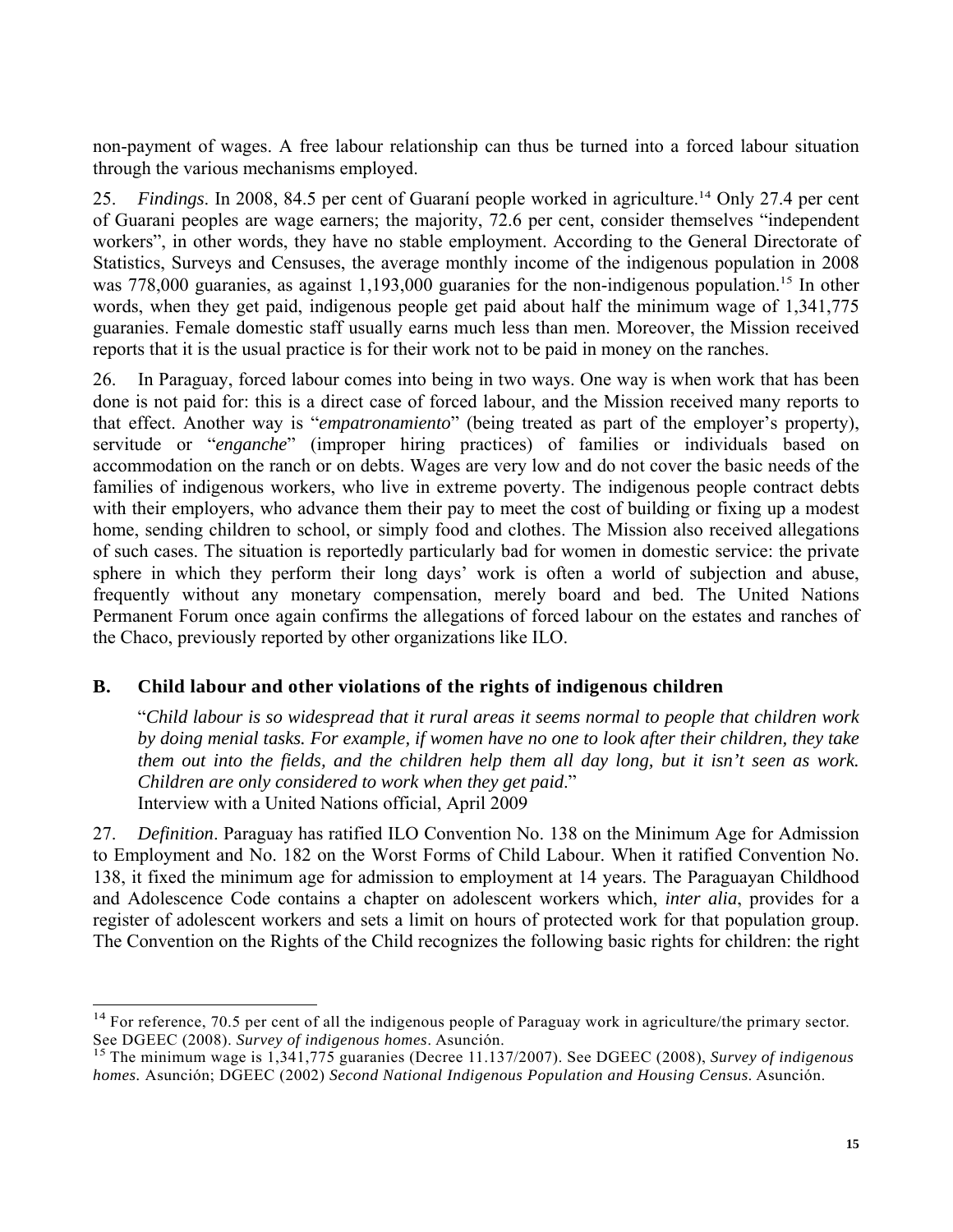to survival, to full development, to protection from violence, ill-treatment and exploitation, and to full participation in family, social and cultural life.

28. *Findings*. According to the Second Indigenous Census,16 20 per cent of indigenous children and youth between the ages of 10 and 11 work, as do 31 per cent of indigenous children and youth between the ages of 12 and 14, and 51 per cent between the ages of 15 and 19. The number of boys is twice that of girls. The ILO reports that in 2007, 53 per cent of indigenous and non-indigenous children aged between 5 and 17 were working, mainly in domestic service and agriculture. The same report notes situations of forced labour among girl servants, and of prostitution. In March 2005, the Government adopted a list of dangerous work activities not suitable for minors under the age of 18, including work with cattle, horses or mules, work involving exposure to great heat, work with agrochemicals and child domestic work, including the persistent ancestral practice of *criadazgo*  (board and bed in exchange for work as servants). ILO, UNICEF and the Inter-American Development Bank have established public information campaigns and Government support programmes in an attempt to eliminate such child labour practices, but greater efforts are needed.

# **C. Labour conditions**

l

"*I was in Boquerón for four years. First they paid us 310,000 guaranies, then they went down to 210,000. We worked as tractor drivers. We couldn't demand more because then they wouldn't want to give us work. Normally, they like to pay us the minimum, they pay us what they want, but there's nothing we can do about it here. The bosses are always looking for new tractor drivers, then they themselves teach them the job, because they don't want to pay the right amount*."

Interview with indigenous man in the Chaco, April 2009

"*The bosses don't want to give us a day off or even to make the necessary arrangements. Not*  long ago a Guaraní worker asked for a day off and he was fired. He milked the cows; the *milkmen never get a day off*."

Interview with an indigenous man in the Chaco, April 2009

"*The Guaraní in [place name omitted], we get jobs in a number of fields, but in none do we get the minimum wage*".

Interview with an indigenous man in the Chaco, April 2009

"*I've been a driver since 1979, but my seniority isn't recognized. I've been working for 30 years and I still don't get the minimum wage. For seven years I've been working for the same boss, but my money's never gone up*."

Interview with an indigenous man in the Chaco, April 2009

"*There was a time in the past when it was very difficult for the landowners, as they couldn't farm out day work to Paraguayans because of 'social laws'. So they started to work with the Indians, because of labour market constraints*."

Interview with a Mennonite landowner, April 2009

<sup>&</sup>lt;sup>16</sup> DGEEC (2002), Second National Indigenous Population and Housing Census. Asunción.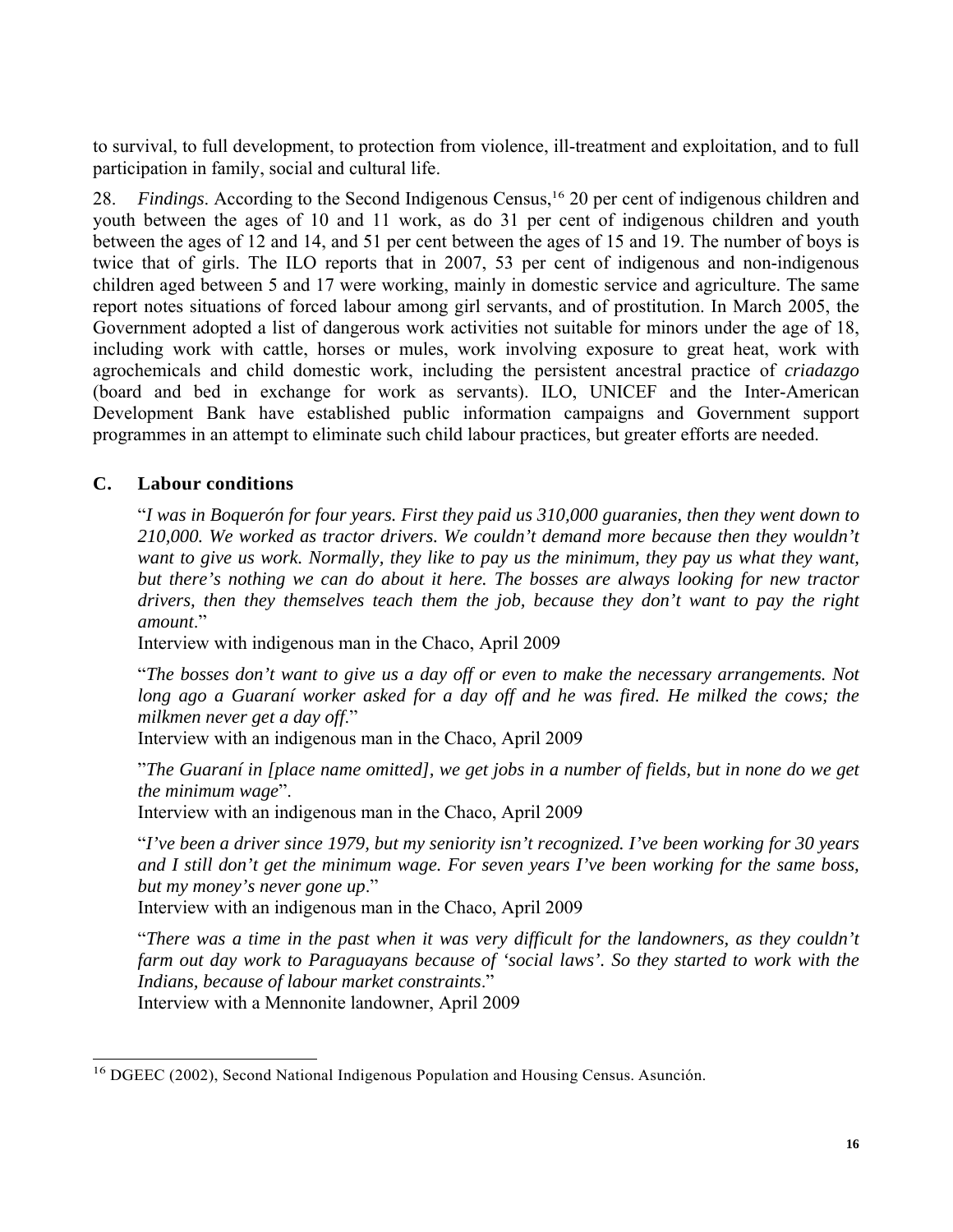29*. Definition*. Working conditions range from minimum wage and maximum number of working hours per day to social security contributions and workplace safety. ILO Convention No. 95, ratified by Paraguay, guarantees secure, rapid and full payment of wages, while ILO Convention No. 111 on Discrimination (Employment and Occupation) and the United Nations Convention on the Elimination of all Forms of Discrimination against Women prescribe equal wages and, more broadly, equal working conditions.

30. *Findings*. The average monthly income of the indigenous population in 2008, some 778,000 guaranies,<sup>17</sup> was far below the minimum wage of  $1,340,775$  guaranies. The Mission received many allegations to that effect, demonstrating the continuing existence of prejudice and discrimination against indigenous peoples, particularly indigenous women, which is an obstacle to the social development of Paraguay.

31. Paraguayan law establishes a 48-hour working week, with one day of rest; between 12 and 30 days of vacation; annual extra pay equivalent to one month of work, and social security including medical coverage and retirement pension. Most of the indigenous interviewees said that their employers did not comply with the law: some reported that they did not have rest days and the idea of extra pay, vacations and retirement pension was practically unknown to them given that the majority of indigenous people are hired on a temporary basis and sometimes by the day. It was reported that female domestic workers, in particular, usually have 12-hour working days. Unlike other Latin American countries, which rely on non-contributory pensions that play a significant role in relieving the conditions of old age, in Paraguay senior citizens only receive a pension if they have managed to make regular contributions. Indigenous old people generally find themselves in a very vulnerable situation, with no pension, and when they reach old age, employers no longer hire them and they remain with no income.

32. It is necessary to increase the number of labour inspections in order to combat violations of the Labour Code. This would require a substantial increase in the budget of the Ministry of Justice and Labour, which has up to now been kept to a minimum. In the Chaco there is only one office of the Ministry, established in September 2008, and, because of the very small number of staff (two persons) and the lack of a budget for transport, no inspections are conducted. Ideally, labour inspections should be carried out by officials based in the Chaco and also by external inspectors, in view of the risk of pressure and threats from the landowners. The Mission recommends that the Government should make a serious effort to support the activities of the Ministry of Justice and Labour.

# **D. Freedom of association**

 $\overline{a}$ 

"*We would like to organize the Guaraní workers into trade unions, but the authorities are against it, for fear of the Chaco being contaminated by ideas from outside. Once there was a strike, and the employers fired the organizers. They also tried to set up a trade union for workers in the frozen meat industry, and the employers fired them all*." Interview with a Government official, April 2009

<sup>&</sup>lt;sup>17</sup> DGEEC (2008). Survey of indigenous homes. Asunción; DGEEC (2002). Second National Indigenous Population and Housing Census. Asunción.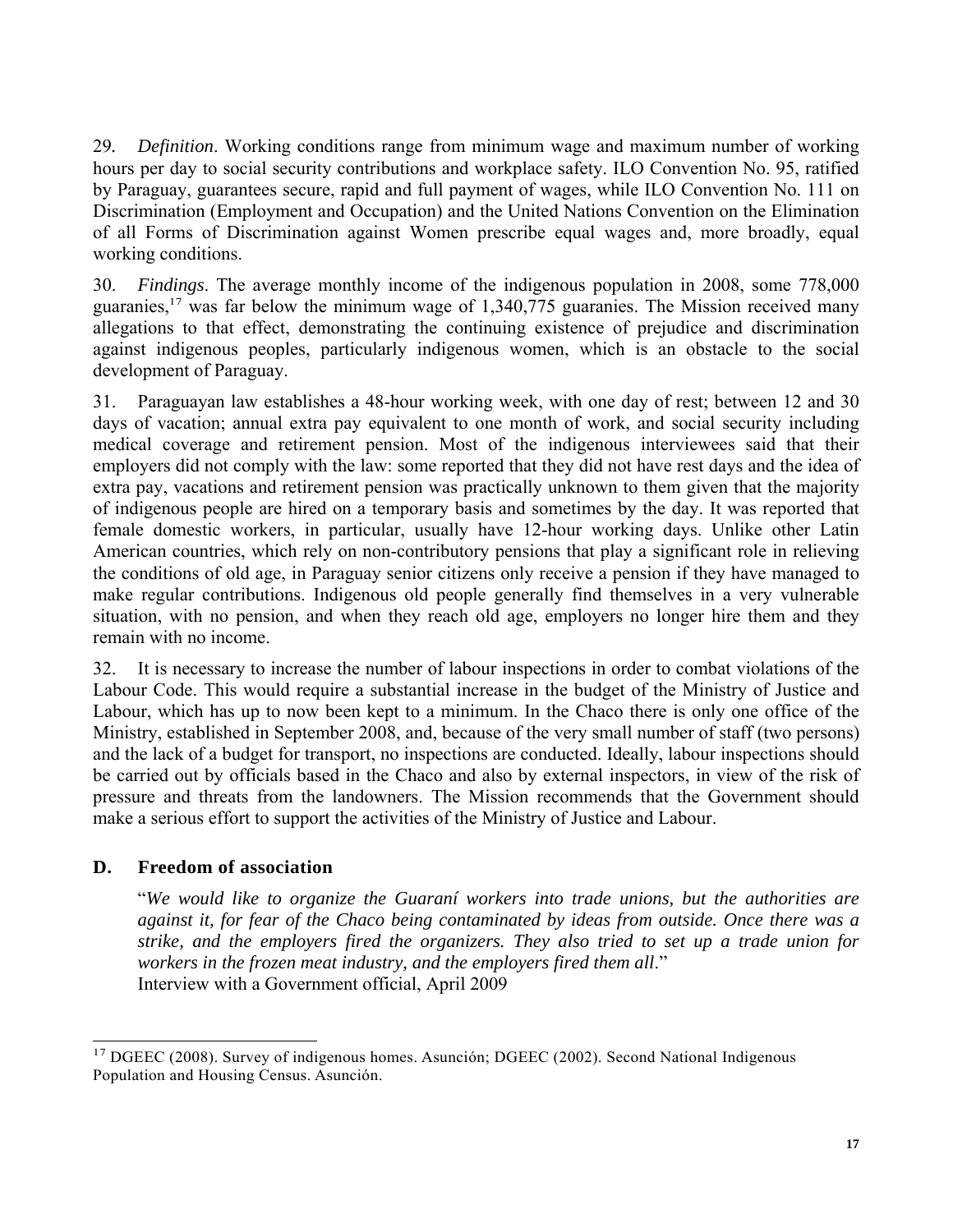33*. Definition*. Freedom of association, including freedom to join a trade union, is a human right guaranteed by the Constitution and Labour Code of Paraguay, as well as by international conventions including the International Covenant on Civil and Political Right and ILO Convention No. 87 on Freedom of Association and Protection of the Right to Organize, which Paraguay ratified in 1962.

34. *Findings*. The Mission received allegations of abuses of freedom of association, including reports that the organization of indigenous workers has time and again been the target of repressive action, ranging from strong words and threats to the dismissal of persons seeking to form a trade union. It was reported that associations of indigenous persons, such as the Coordinating Body for the Self-Determination of Indigenous Peoples (CAPI, founded in 1994), have likewise not been well received by landowners. In addition, there exist domestic legal rules that do not respect the principles of freedom of association, and the ILO monitoring bodies have for many years called upon the Government to take the necessary steps without delay to bring its national legislation into line with Convention No. 87.

### **E. Land**

"*We have many problems in getting food. We are not allowed to hunt on many estates where there is a bit of woodland. We look for work and many Mennonite and Paraguayan employers take us to their estates, but few of them treat their workers well. If our people fall sick, they don't look after then, they just leave them to their fate. They don't feed us properly and they don't pay us much either. Some get work with the missionaries, and others live by trying to do something with the little plots of land given to us by the Government. But our lands are steadily shrinking and they don't return the territory they stole from us, which by our laws is ours. We feel cornered in on these small properties surrounded by the big cattle ranches owned by rich and powerful bosses*."

Interview with an indigenous man in the Chaco, April 2009

"*The lives of cattle and the Indigenous peoples are lived behind wire fences*". Interview with a Government official, April 2009

"*Act No. 904 of 1981 laid down that each indigenous family was to receive a minimum of 100 hectares, but it didn't happen*".

Interview with a Government official, April 2009

35. *Definition*. The indigenous peoples of the Chaco region have organized on the basis of several claims that seek to secure the return of their ancestral territory. Act No. 904/1981, which was a first step towards land awards, stipulates that each family must be allotted a minimum of 100 hectares. The right to land is also supported by chapter V, article 64, of the Constitution and by Act No. 43/89, which establishes procedures for the regularization of indigenous settlements.

36. *Findings*. According to the Indigenous Census, there are 412 indigenous communities in Paraguay, of which 185, or 45 per cent, do not yet have a legal, permanent settlement. Ownership of the land occupied by the 185 landless indigenous communities breaks down as follows: 85: INDI/Institute of Rural Welfare (IBR)/Office of the Public Prosecutor; 3: NGOs; 59: estates/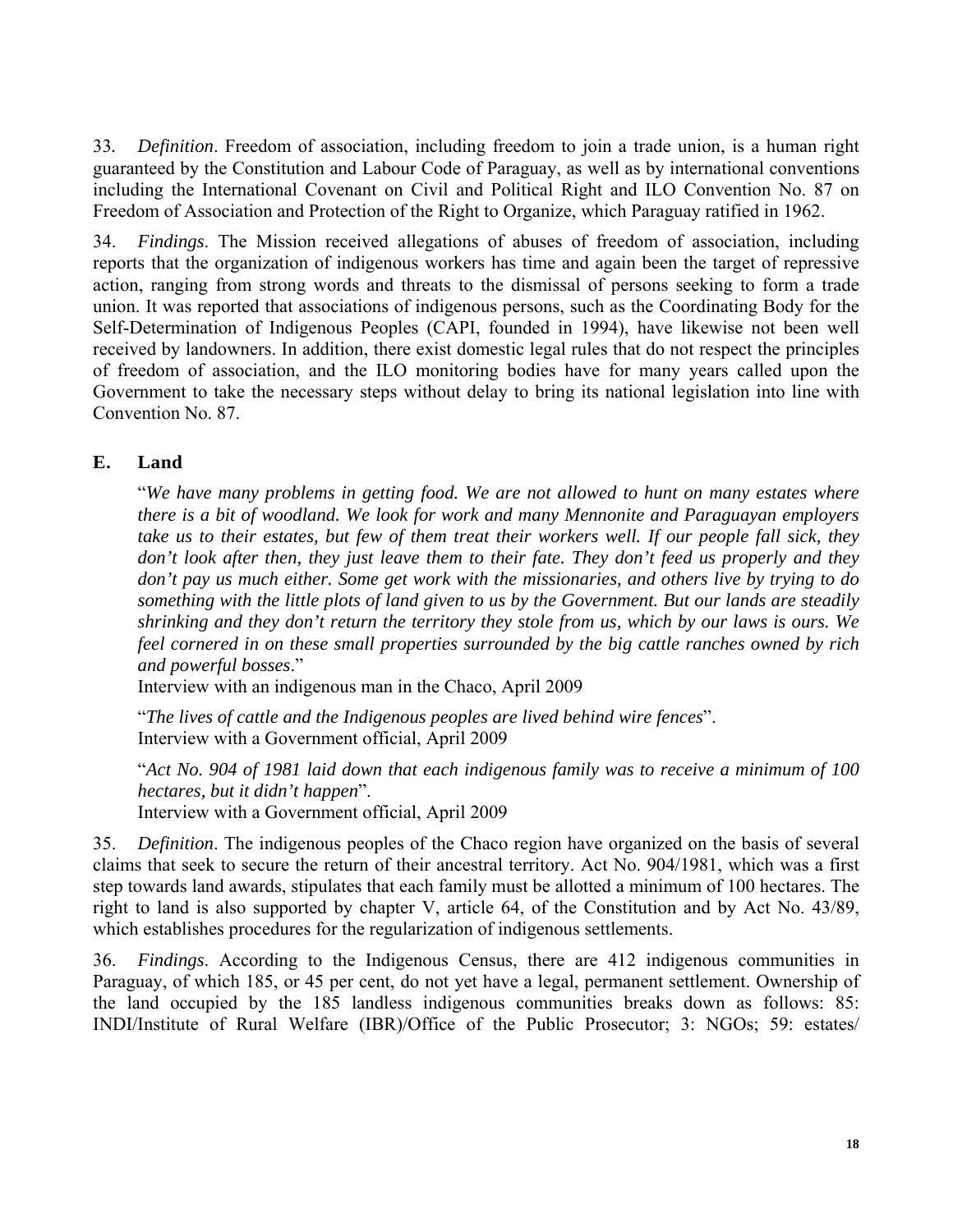enterprises; 13: the Church; 17: others; and eight communities did not know.<sup>18</sup> The major difficulty seems to be the slowness of the State, lack of funds to buy land and the unacceptable fact that there is still no cadastre or system for registering and recognizing ownership of land in Paraguay. The establishment of such a registry is necessary and will provide a basis for reviewing these severe political constraints on land awards for indigenous people.

37. *Act No. 904/81* establishing the *Statute of Indigenous Communities* set up the Paraguayan Institute of Indigenous Affairs (INDI), an official Government institute entrusted with implementation of indigenous policy, which consists of the official policy for indigenous people, not the policy agreed by or with them. It also establishes the administrative procedure for the processing of territorial claims before this body and the Institute of Rural Welfare (IBR), now known as INDERT. Act No. 43/89, which sets out rules for the regularization of indigenous settlements, contains important provisions regarding the protection of claimed areas, forbidding owners affected by indigenous claims from making improvements therein so long as the claims are pending. This is one of the most significant clauses of the Act and is directly linked to the administrative processing of indigenous land claims. The current Agrarian Statute, Act No. 1863/02, refers to indigenous peoples, setting the normative treatment of the indigenous land issue within the framework of the provisions of ILO Convention No. 169.

38. In the *case of the Yakye Axa Indigenous Community v. Paraguay*, the Inter-American Court of Human Rights ruled that it was "… *necessary for the State to guarantee effective exercise of the rights set forth in its Constitution and in its legislation, pursuant to the American Convention. Therefore, the State, within a reasonable term, must adopt in its domestic legislation, pursuant to the provisions of Article 2 of the American Convention, such legislative, administrative and any other measures as may be necessary to create an effective mechanism for indigenous peoples' claims to ancestral lands, such that it makes their right to property effective, taking into account their customary law, values, practices, and customs*." The judgments of the Inter-American Court of Human Rights in the *cases of the Yakye Axa and Sawhoyamaxa Communities v. Paraguay* have still not been implemented. The State of Paraguay is required to establish a community development fund in support of land claims, but so far it has not made any progress in that regard. The living conditions of these communities have basically not changed since these two judgments. The Mission urges the State of Paraguay to put them into effect.

# **F. Weak presence of the State, lack of access to health and other public services**

"*The first time I came to the city, I came because my son was sick. I took him to the hospital and we couldn't get back home because we didn't have enough money. They told us to get him treated in Asunción, but we didn't have that option. The doctor gave us some basic remedies for my son and we went back to our community as best we could*." Interview with an indigenous man in the Chaco, April 2009

 "*It's been two years since a doctor has come to the community. My brother died in my arms because we couldn't get him to a doctor*." Interview with an indigenous man in the Chaco, April 2009

 18 DGEEC (2002), *Second National Indigenous Population and Housing Census.* Asunción.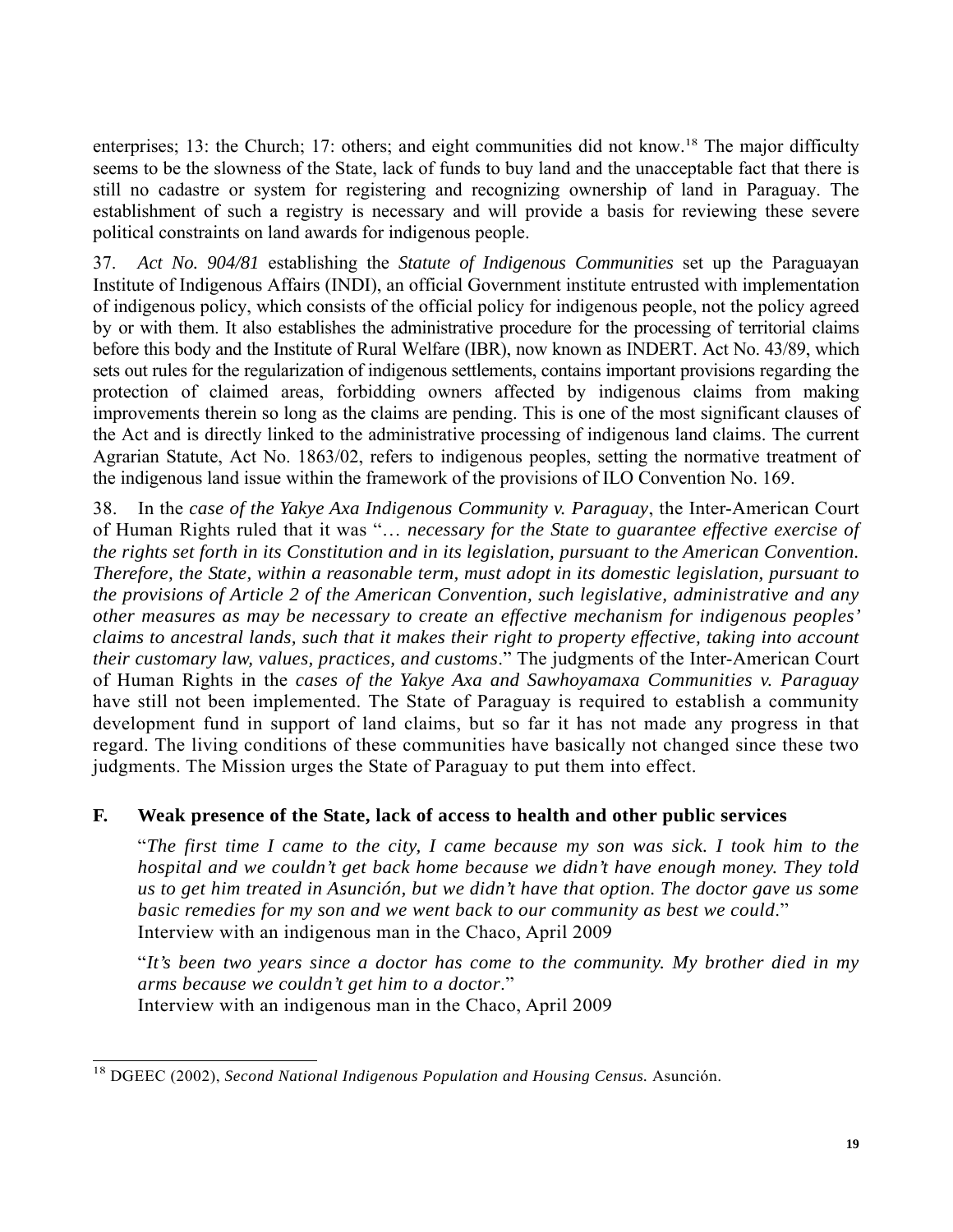"*They make us pay health insurance [AMH: mutual hospital aid] because the Institute of Social Insurance does not extend this far. But it's very expensive. If we don't pay, it ends in just a month. If you lose your job, in a month you no longer have healthcare. The old folk die without medical care or drugs*."

Interview with an indigenous man in the Chaco, April 2009

"*The truth is that the Indians' education is of poor quality. They end up being hardly able to read or write. There is a huge need for education grants, but nobody wants to give them. Many suffer from chagas disease. Some Indians come and ask for help, but they don't even know how to ask properly; many are alcoholics*." Interview with a Mennonite man, April 2009

39. *Definition*. The United Nations Declaration on the Rights of Indigenous Peoples and ILO Convention No. 169 recognize a wide range of rights, in particular to: land and territory, access to natural resources, and public services such as health, education and vocational training.

40. *Findings*. Of the 164 indigenous communities that live in the Departments of Boquerón and President Hayes, 46 per cent have regular access to a health professional. Medical research on indigenous communities carried out in 2008-09 reveals a high prevalence of malnutrition among children and adolescents as well as a high incidence of pulmonary tuberculosis and chagas disease. There is also a high presence of ectoparasites and of scabies and pyodermitis among the indigenous groups. Specific studies on chagas disease in the Chaco region (2003), among both indigenous and non-indigenous people, reveal an incidence of this serious affliction bordering on 52.3 per cent, in other words, seven times the national rate.<sup>19</sup> Despite this high incidence of disease, 87.8 per cent of the indigenous population have no access to medical services. Only 2 per cent are covered by public medical insurance (IPS), and the remaining 10 per cent by another type of insurance, like AHM.<sup>20</sup>

41. Act No. 3050/2006 established the *Ayuda Mutual Hospitalaria* (AMH), a contributory insurance for indigenous people with discriminatory effects. This is an ineffective health scheme that leaves unattended the medical needs of the indigenous population while being expensive in terms of the limited benefits it offers. Article 6 of Act No. 3050/2006 states that the insurance "remains valid for up to 30 days after the last registered contribution", in other words, the right to assistance and even contributions are forfeited when work ceases, so that neither the unemployed nor the elderly can receive medical care. Children are only covered until the age of 16, and only so long as the responsible adult continues to pay contributions. This is the age when the system pushes young people to enter the labour market. Many services are excluded, such as dentistry and ophthalmology (art. 16). Despite its name, AMH is only a private insurance. It is financed by a contribution from the employer and deductions from workers' wages (the Government contributes nothing).<sup>21</sup> The funds are managed by the

 $\overline{a}$ 

<sup>19</sup> ABC, 15 March 2009; Biancardi, M. et al (2003). *Seroprevalencia de la Enfermedad de Chagas*. MEDICINA (Buenos Aires) 2003; 63: 125-129.

<sup>20</sup> DGEEC (2008), *Survey of indigenous ho*mes, Asunción; DGEEC (2002), *Second National Indigenous Population and Housing Census*, Asunción.<br><sup>21</sup> The employer contributes 10 per cent of the gross salary paid to his employee; the employee contributes 5

per cent of the gross salary received; self-employed producers and buyers of indigenous handicrafts pay 15 per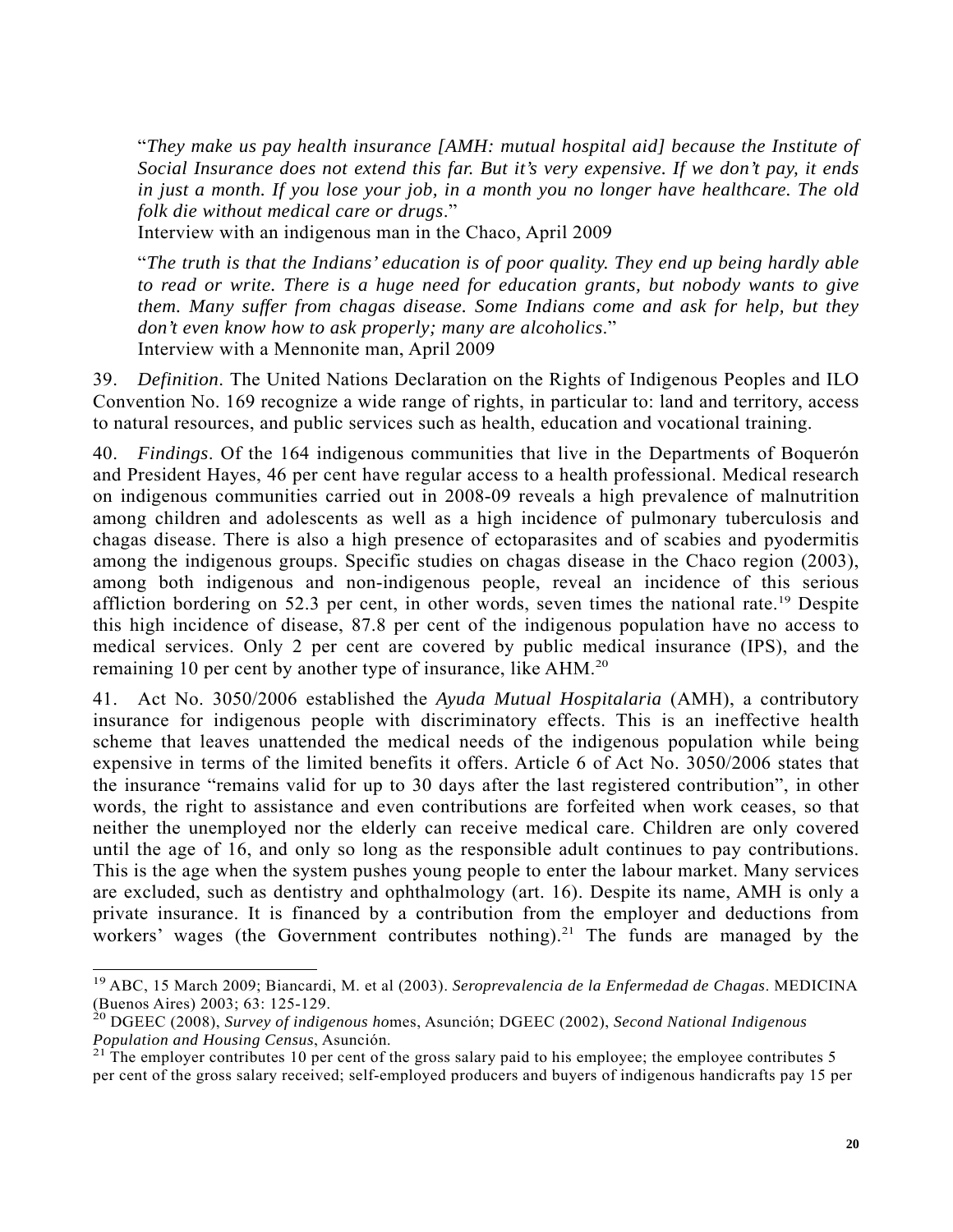Mennonite colonies, to which the Paraguayan Governed has assigned this and other functions, thereby strengthening the dominant situation of employers. The United Nations Mission recommends that AMH should cease immediately and that health care provided to indigenous people is consistent with that available to all other Paraguayans, expanding the national insurance cover of the Institute of Social Insurance.

42. As regards education, of the 164 indigenous communities living in the Departments of Boquerón and President Hayes, 19 per cent do not have access to primary school. Only 3 per cent of schools provide middle education. Schools are in Mennonite hands: either the Ministry pays the teachers in Mennonite schools or Mennonite NGOs build and run the schools, in the absence of an adequate public policy for the reasons mentioned earlier. While 58 per cent of teachers are indigenous, only 30 per cent of them have primary education. The Mission recommends that the efforts of the Ministry of Education, including the development of educational material in indigenous languages, should be continued as a matter of priority. However, not all the problems are ones of institutional supply; the lack of demand for education must also be addressed. The most frequently cited reasons for the non-enrolment of indigenous children in schools are: the parents' work (24 per cent), unwillingness of children to attend (14 per cent), lack of interest of parents (12 per cent) and lack of infrastructure (8 per cent).<sup>22</sup> Overall, 45.5 per cent of Guaraní are illiterate. There is a pressing need to provide study grants for the indigenous population.

# **G. The critical situation of indigenous communities in the Chaco**

"*Now, because of the drought, there is no harvest, so many indigenous people have to emigrate, and employers take advantage of their vulnerability*". Interview with a Government official, April 2009

"*We are defenceless when we want to market our products. They always pay us what they like in the colony, for our sesame, for our cows*." Interview with an indigenous man in the Chaco, April 2009

"*We want to work as a women's organization. Before we grew yams at home, but now we can't, and we have nothing to feed our children. Years ago we asked for help, but no one helps us. We produce handicrafts, but we can't sell them*." Interview with an indigenous women in the Chaco, April 2009

43. *Findings*. There are more than 800,000 undernourished people in Paraguay, representing 14 per cent of the total population.<sup>23</sup> Chronic malnutrition affects 11 per cent, which represents some 645,000 persons, and acute malnutrition 5 per cent. Paraguay has a high capacity for food production; however, the problem of malnutrition has been aggravated by a forsaking in the past decade of the traditional diversified production system of small farmers, which ensured their food security, by the low returns from the cash crops traditionally grown by such farmers and by the problem of water shortage.

l

cent of their income.<br><sup>22</sup> UNICEF (2009). Situation of indigenous children in Paraguay. Asunción.

<sup>&</sup>lt;sup>23</sup> FAO (2004). The state of food insecurity in the world, FAO, Rome. Ferrettii. G.L. (2005) Seguridad alimentaría en los países miembros del MERCOSUR, FAO.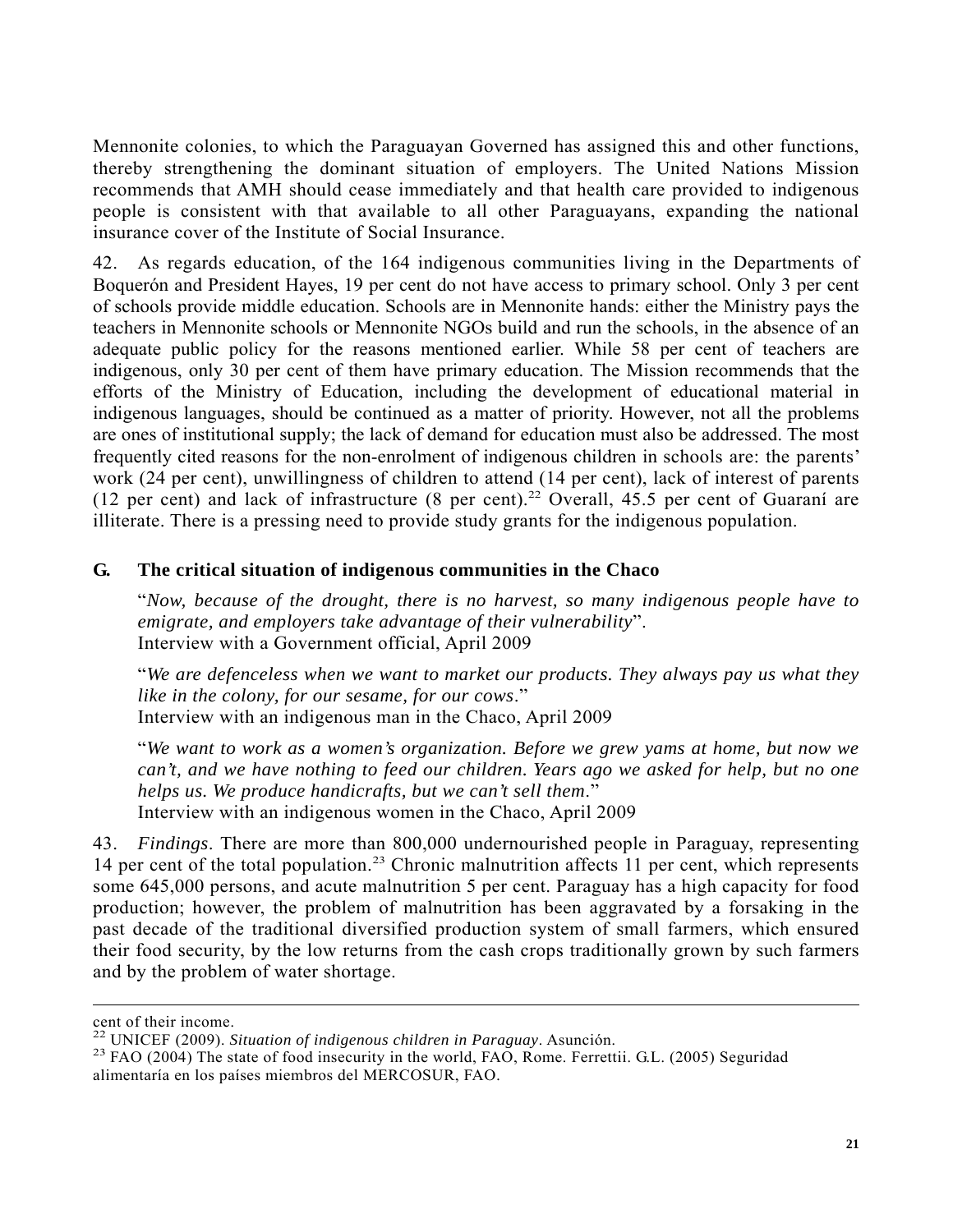44. The Government is considering the reform and expansion of the Paraguayan Institute of Indigenous Affairs (INDI), attaching it to the presidency and giving it a mandate for interministry coordination. A food security programme, PLANAL, has also been launched, coordinated across several departments (agriculture, social action, education, health) of national scope, which requires the joint and coordinated action of all stakeholders, public and private that work in relation to the agricultural sector, as well as those who depend on it. The Ministry of Agriculture therefore has an agrarian outreach office in the Chaco, with three technicians. Both the reform of INDI and PLANAL seem to be the necessary and right steps to support the indigenous communities and must be implemented as a matter of urgency in view of the severe food crisis.

# **RECOMMENDATIONS OF THE UN PERMANENT FORUM**

### **A. Free, Prior and Informed Consent**

- 1. All branches of the government of Paraguay –legislative, executive and judicial– and all its constitutional agencies, such as the Ombudsman Office, must take full responsibility for ending practices of forced labour and should consult and cooperate with indigenous peoples to institute plans of action to end forced labour practices and discrimination against indigenous peoples.
- 2. All recommendations included in this report should be implemented with the free, prior and informed consent of the indigenous peoples affected.

### **B. Institutional Strengthening**

#### *Governance in the Chaco Region*

- 3. In accordance with its constitutional jurisdiction, the Government of Paraguay must ensure the adequate presence of State institutions in the zones affected by forced labour and child labour practices, including through strengthening the presence of the District Attorney, the Ombudsman, the Ministries of Justice and Labour; Education and Culture; and Public Health and Wellbeing. This includes increasing the number of well-trained technical persons (including indigenous individuals) under the various Ministries, ensuring that public services are provided to indigenous communities, and ensuring adequate budgetary allocations on a sustained basis.
- 4. All such Government endeavours must be implemented on the grounds of free, prior and informed consent of indigenous peoples through the reformed INDI (as below) or otherwise. The Government of Paraguay must ensure that local authorities and institutions in the Chaco region do not make decisions on indigenous peoples' issues without their due consent.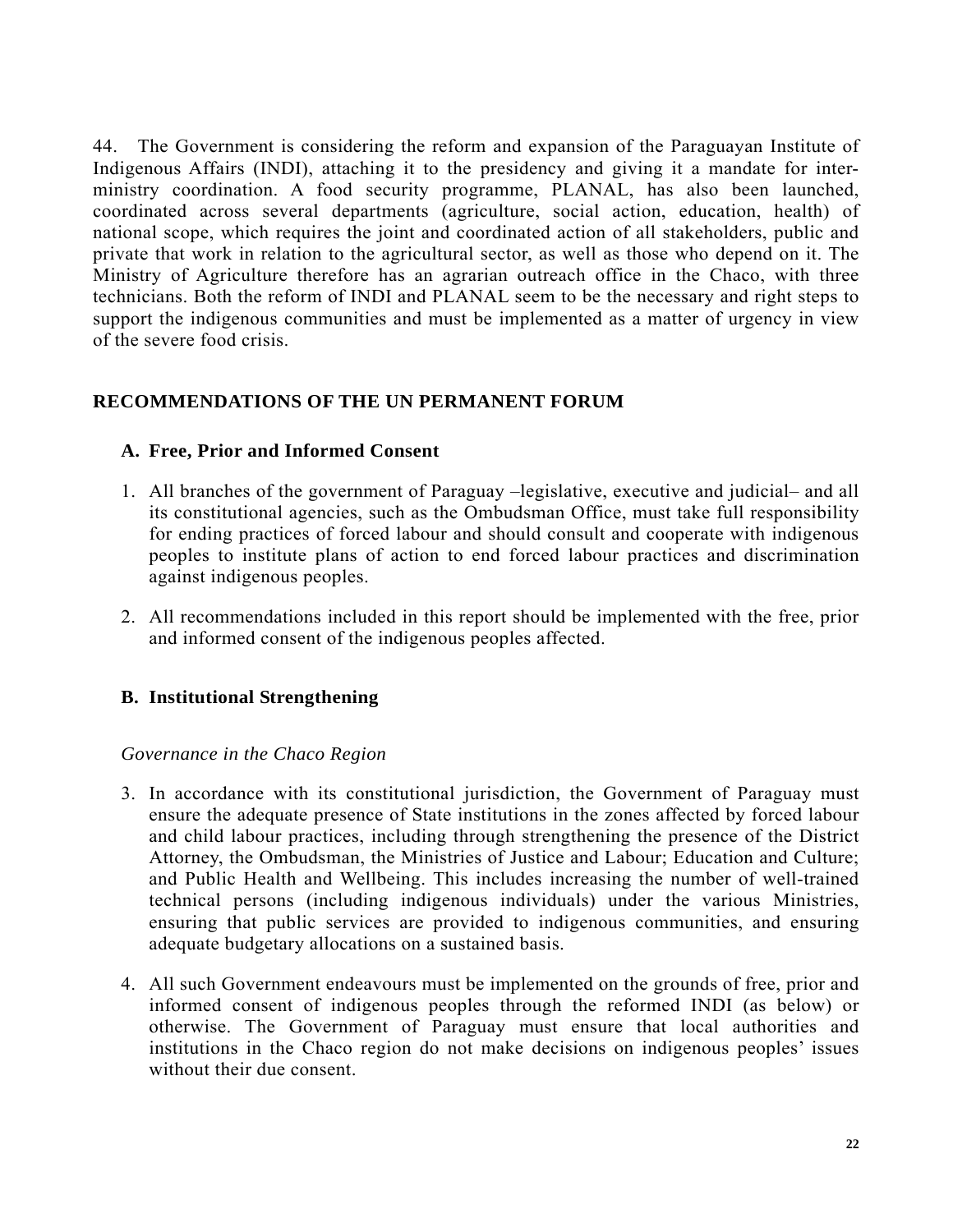### *The Ministry of Justice and Labour: Labour Inspections*

- 5. The existence of forced labour practices involving indigenous peoples in Paraguay has been well documented. The Government must urgently gather data identifying the employers involved in such practices for all legal purposes, including criminal liabilities.
- 6. The Government of Paraguay must provide sufficient resources to the Department of Labour to carry out adequate and timely labour investigations within the Chaco region. Resources provided must include salaries for inspectors, computers and internet access, vehicles and equipment.
- 7. Labour Inspectors should receive training on human rights, including labour rights, women's rights, children's rights and the human rights of indigenous peoples, including those affirmed by the UN Declaration on the Rights of Indigenous Peoples. UN agencies in Paraguay should offer technical support and training in this regard.
- 8. The Ministry of Justice and Labour of Paraguay must ensure the integrity of labour inspectors through the enforcement of strict oversight mechanisms pertaining to conflict of interest.
- 9. The Government of Paraguay must ensure the safety of labour inspectors and their free access to all lands.
- 10. The Government of Paraguay should create an accessible system for complaints regarding labour abuses.
- 11. In instances where labour inspectors document practices in violation of domestic or international law, their findings should lead to swift legal redress.
- 12. The Ministry of Justice and Labour should modify the composition of tripartite commissions, currently comprised of public administration, labour organizations, and employer organizations. Such commissions must also include indigenous representation in accordance with the requirements of ILO Convention 169 and UN Declaration on the Rights of Indigenous Peoples.
- 13. The Ministry of Justice and Labour must ensure that indigenous workers are not paid below the minimum wage and enjoy the social services and benefits on an equal footing with non-indigenous workers.
- 14. It should be considered that the final will of indigenous peoples who are submitted to forced labour may not be to become hired workers in the *haciendas*, but to recover their land and resources.

*Law Enforcement: Police, Prosecutors and Judges*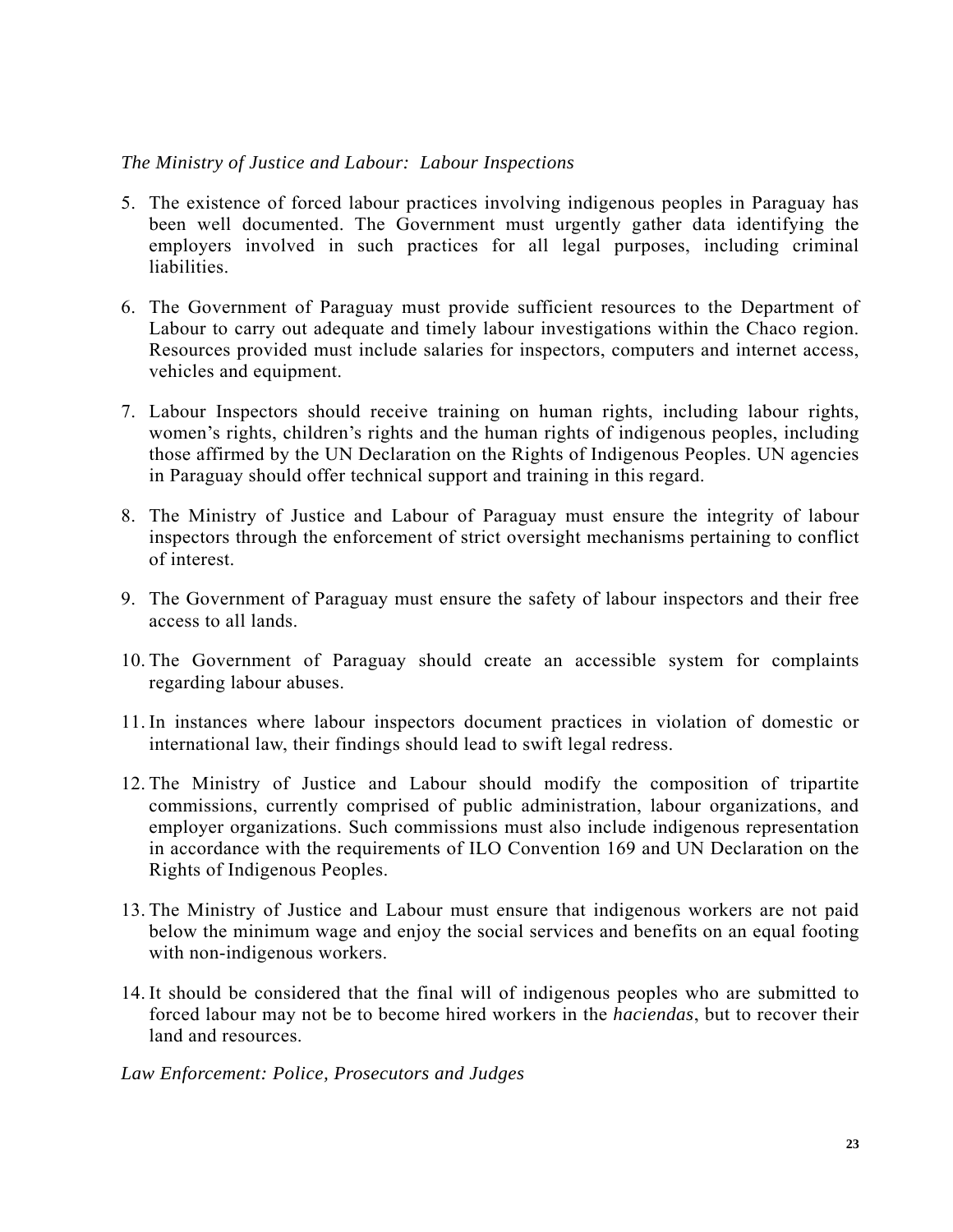- 15. In accordance with their constitutional jurisdiction, the Government of Paraguay must ensure the integrity of law enforcement agencies, prosecutors and courts through the enforcement of strict oversight mechanisms pertaining to conflict of interest. Police forces in the Chaco region should be led by officers that will remain neutral in carrying out their official duties.
- 16. The Government of Paraguay should ensure that members of the police, prosecutors and judges in the Chaco region are provided training on human rights, including labour rights, women's rights, children's rights and the human rights of indigenous peoples, including those affirmed by the UN Declaration on the Rights of Indigenous Peoples. UN agencies in Paraguay should offer technical support and training in this regard.
- 17. Indigenous communities must have access to legal services to protect and defend their interests on a collective basis.
- 18. Prosecutors should vigorously prosecute cases of human rights abuses, including labour abuses, against indigenous peoples and their defenders, and should be sufficiently resourced to ensure that the cases are treated with the appropriate priority and processed without undue delay. Any decision not to proceed with a case, together with the rationale for the decision, should be promptly communicated to the survivor of the abuse.
- 19. The Judicial Branch, the Public Ministry and the Ombudsman should uphold and guarantee the rights of indigenous peoples as recognized in the Constitution, treaties and human rights international law.

#### *National Institute of the Indigenous people (INDI)*

- 20. The structure and the performance of the Paraguayan Institute of Indigenous People (INDI) should be reformed to be in compliance with international instruments on the human rights of indigenous peoples, and particularly with regard to the right to free, prior and informed consent set out by the UN Declaration on the Rights of Indigenous Peoples. The reformed INDI should not be located within a Governmental Ministry, but rather placed within the office of the Presidency or should be autonomous institution with the authority to influence the policies of all the Ministries. This institutional reform should be designed with all involved stakeholders specially taking into account IP views on the matter. The Mission is encouraged by the plan of the Government of Paraguay to undertake such reforms and urges Congress to support this through adoption of necessary legislative amendments.
- 21. Once reformed, INDI and the newly formed Commission to Eradicate Forced Labour should, in cooperation and consultation with indigenous peoples, formulate and promote a Plan of Action on Forced Labour, with the capacity to address the root causes of forced labour, especially these that refer to land tenure.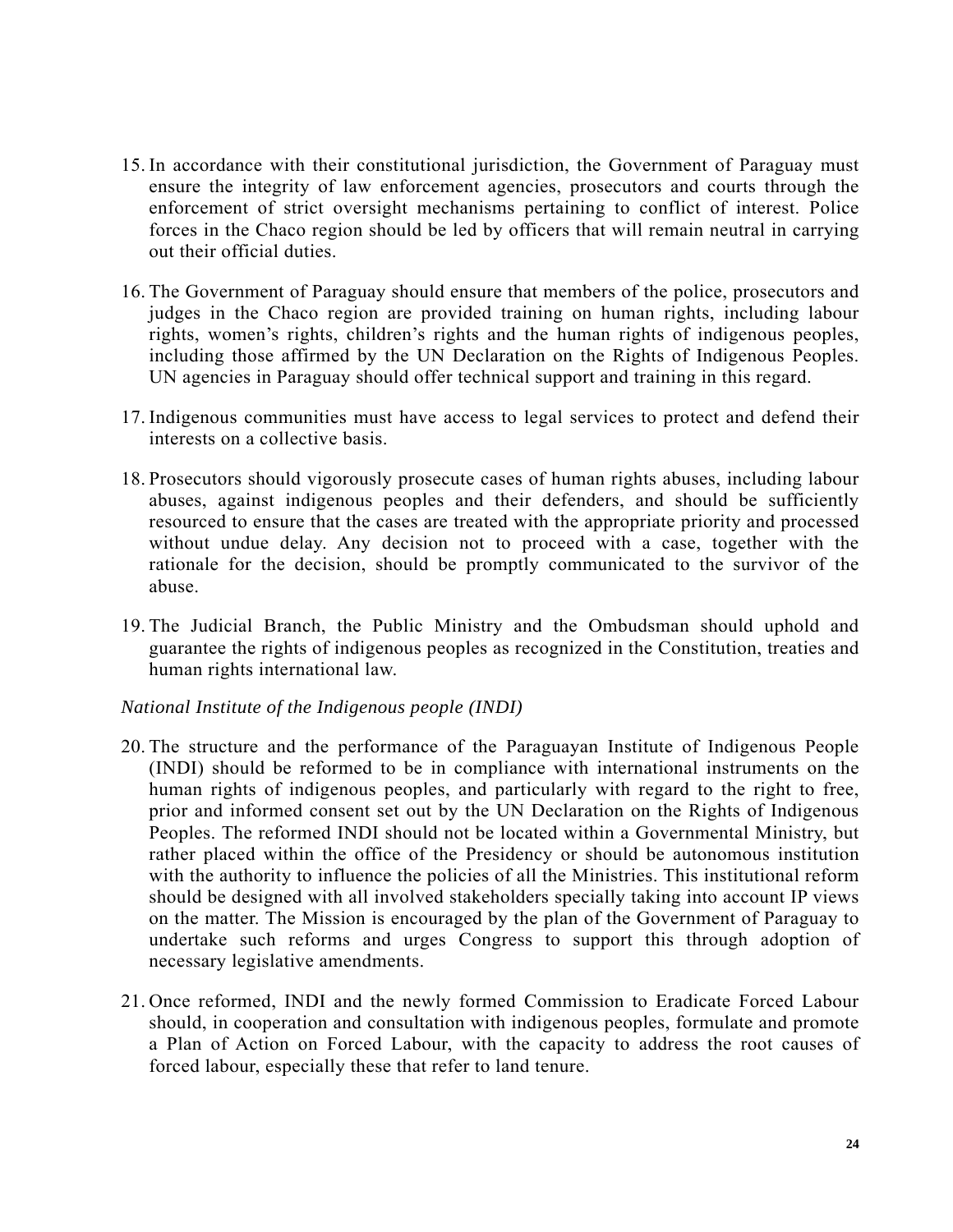22. The in-depth reform of INDI must not pre-empt or thwart the freedom of indigenous organizations and peoples to act and make decisions exclusively by themselves. Their right to free, prior and informed consent must always be respected.

# **C. Financing**

- 23. The Congress and the Government of Paraguay must ensure adequate public funding and budgetary allocations to implement the recommendations contained in this report.
- 24. The United Nations system should direct aid assistance to indigenous issues in Paraguay, including addressing the abolition of forced labour.
- 25. The Mission calls for the donor community and bilateral aid to support all efforts and initiatives towards the implementation of these recommendations in Paraguay.

# **D. Land Reform and Food Security**

- 26. The Government of Paraguay should create a land registry for the Chaco region. The registry should be undertaken as a matter of urgency, with an established deadline for its completion, and should be reviewed to assess the legitimacy of existing land titles, particularly in cases of land that is claimed by indigenous communities.
- 27. As lands have been taken from indigenous peoples with neither consent nor compensation, where indigenous land claims are challenged, the burden of proof should fall to the non-indigenous party with regard to the land in question.
- 28. The return of lands to indigenous peoples, and particularly to communities that have no land or only small parcels of land, should be part of judicial processes consistent with indigenous peoples' right to the recovery of their land. Additionally, negotiations with the Mennonite society and organizations of cattle farmers of the region carried out by the Government together with indigenous representatives are advisable. Negotiations should be undertaken based on principles of human rights and equality with the conviction that it is possible to create an intercultural society that is more just, in which all citizens, including indigenous and non-indigenous peoples, can develop peacefully.
- 29. The Government of Paraguay should implement the decisions of the Inter- -American Court on Human Rights regarding the situations of the Yakye Axa and Sawhoyamaxa indigenous communities who, since being displaced from their traditional lands, have been living in precarious conditions with irregular water and food supplies and inadequate medical care. The Mission recognizes that President Lugo has taken initial steps with regard to implementation of the Yakye Axa case, but calls for full and immediate implementation of the decisions.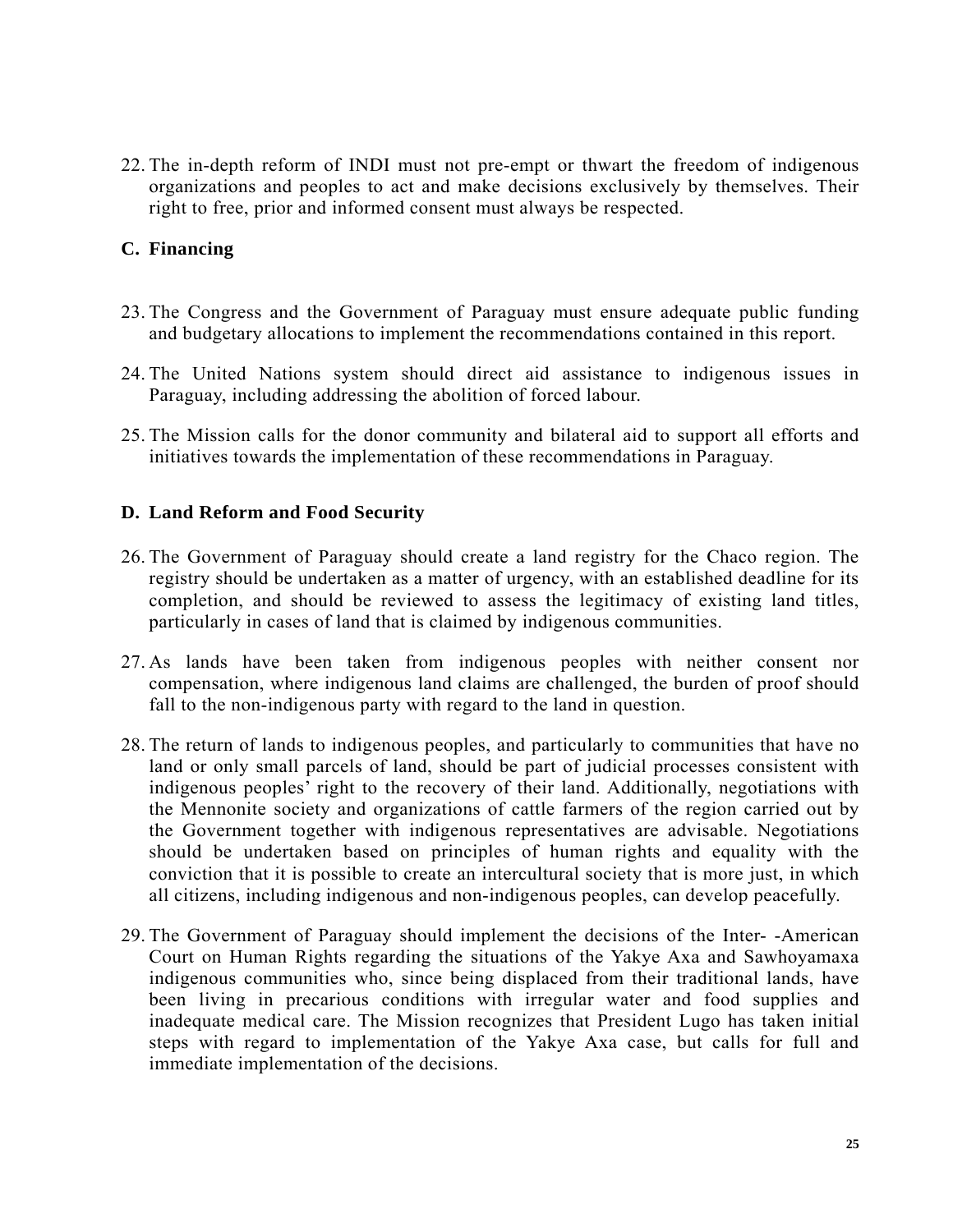30. Agrarian reform should be based on integrated and participatory management at local, regional and national levels and should be undertaken jointly with the National Plan of Sovereignty and Food and Nutrition Security (PLANAL) Chaco, elaborated with the support of FAO. In accordance with the PLANAL initiative, the reform should seek to guarantee sustainable processes for beneficiary populations, including through the provision of capacity development programs and by ensuring permanent access to basic services, including food, water and education.

### **E. Development, including water and health**

- 31. The drought in the Chaco is a cyclical phenomenon that has worsened in the last few years, leaving both indigenous peoples and smallholders with insufficient access to food and water. Even though a state of emergency has been declared yearly since 2004 for drought in the Chaco region, it is recommended that the government of Paraguay prepare a contingency plan, specially addressing indigenous peoples, to be activated prior to the dry/drought season so as to ensure potable water and food for the affected population of the Chaco. The Government of Paraguay should see this plan as a jumping off point for ensuring drinking water and food security for the indigenous and poor people of the Chaco on a permanent bases, using PLANAL as their starting point.
- 32. In accordance with their constitutional jurisdiction, both the Government of Paraguay and the relevant Department's Governors should support the development of viable alternatives to obtain incomes and the creation of sustainable productive and commercial activities for indigenous peoples, including indigenous women, affected by forced labour practices.
- 33. The Mission notes that the Ministry of Education and Culture is undertaking important initiatives to improve education opportunities for indigenous children. The Government of Paraguay must also address the barriers that indigenous children face in enrolling in and attending school, expand education services, and provide adequate budgetary allocations to ensure education for all.
- 34. In accordance with their constitutional jurisdiction, both the Government of Paraguay and the relevant Department's Governors should expand coverage of health care and social security. Mobile brigades could be established and adequately funded to provide such services to indigenous communities that would otherwise lack access.
- 35. The *Ayuda Mutual Hospitalaria* (AMH) law, which creates a special medical insurance system that applies only to indigenous peoples in the Chaco region, must be repealed or reformed.
- 36. Mennonite boards should not have any jurisdiction on social services and health care systems for indigenous people.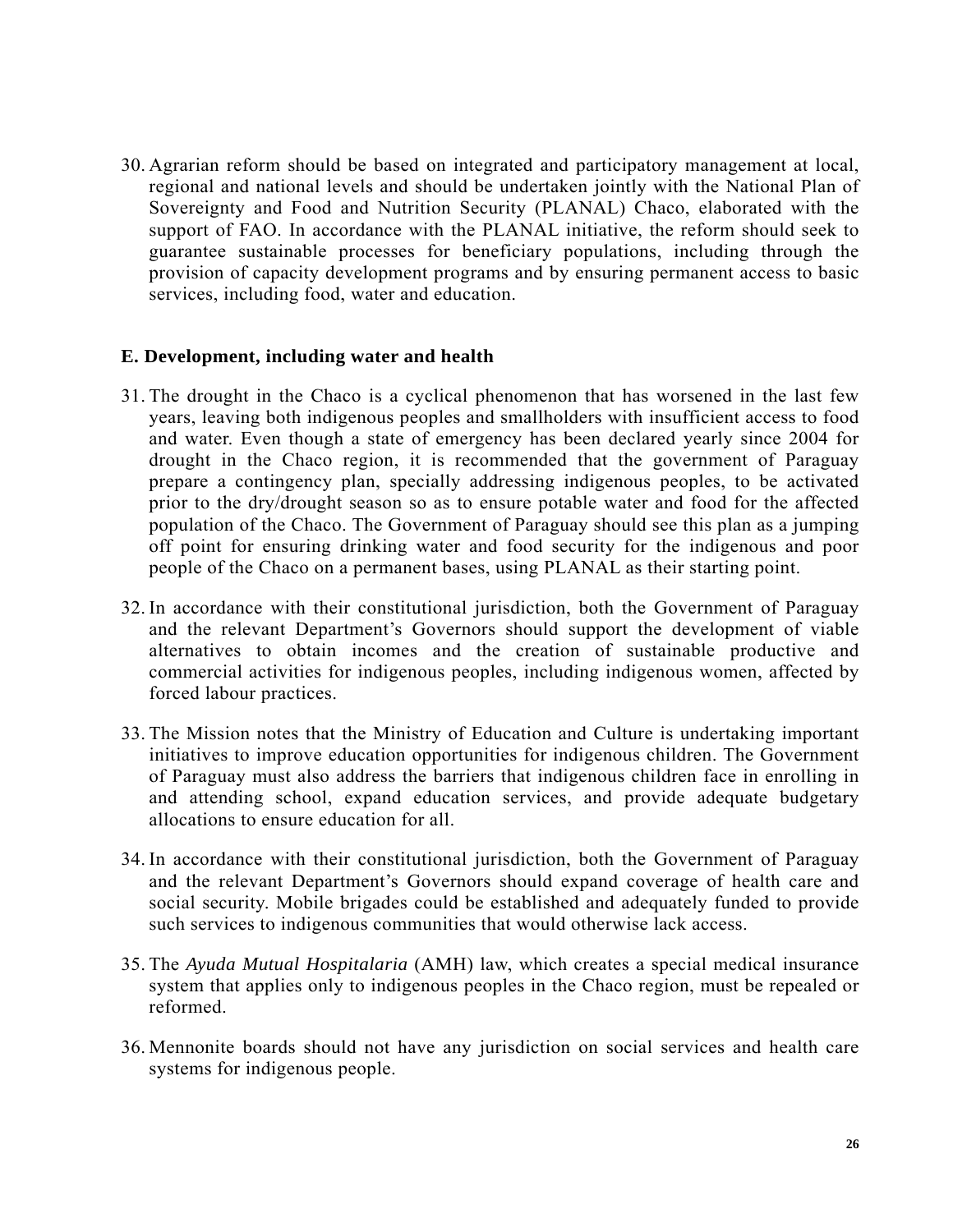- 37. In accordance with their constitutional jurisdiction, both the Government of Paraguay and the relevant Department's Governors should prioritize capacity building for indigenous organizations, as well as the development of leadership and professional skills. Indigenous women must be included in such programs.
- 38. The Government of Paraguay should improve communications infrastructure in the Chaco region, including by providing indigenous peoples of the region with access to radio and telephone communications.
- 39. The Mission supports the efforts of the Secretararia de Ambiente to prevent deforestation in the Chaco Region and calls upon the Secretararia to continue its efforts in this regard with the free, prior and informed consent of indigenous peoples of the Chaco.

### **F. End Discrimination on the Basis of Indigenous Status**

- 40. The Government of Paraguay should take effective measures in consultation and cooperation with indigenous peoples to combat discrimination against indigenous peoples.
- 41. The Government of Paraguay must repeal all discriminatory laws and practices, including, as mentioned in Recommendation 35, the Ayuda Mutual Hospitalaria (AMH).
- 42. The Government of Paraguay must put an end to segregation of social services, including schools and health care facilities.

# **G. Regional Cooperation and Cross-border strategies**

- 43. The Governments of Paraguay and Bolivia should cooperate and share promising practices with regard to the elimination of forced labour of indigenous peoples in the Chaco regions of each country. The development of a cross-border program for the protection of indigenous peoples of the Chaco region should be considered.
- 44. The UN and bi-lateral aid agencies should share relevant good practices they have gathered from their experiences in different countries and should finance cross-border programs.

### **H. Development of a National Strategy/Action Plan**

45. Working in cooperation and consultation with indigenous peoples, the Government of Paraguay and its newly formed Commission to Eradicate Forced Labour, should create a national action plan on forced labour. The plan should address discrimination as the root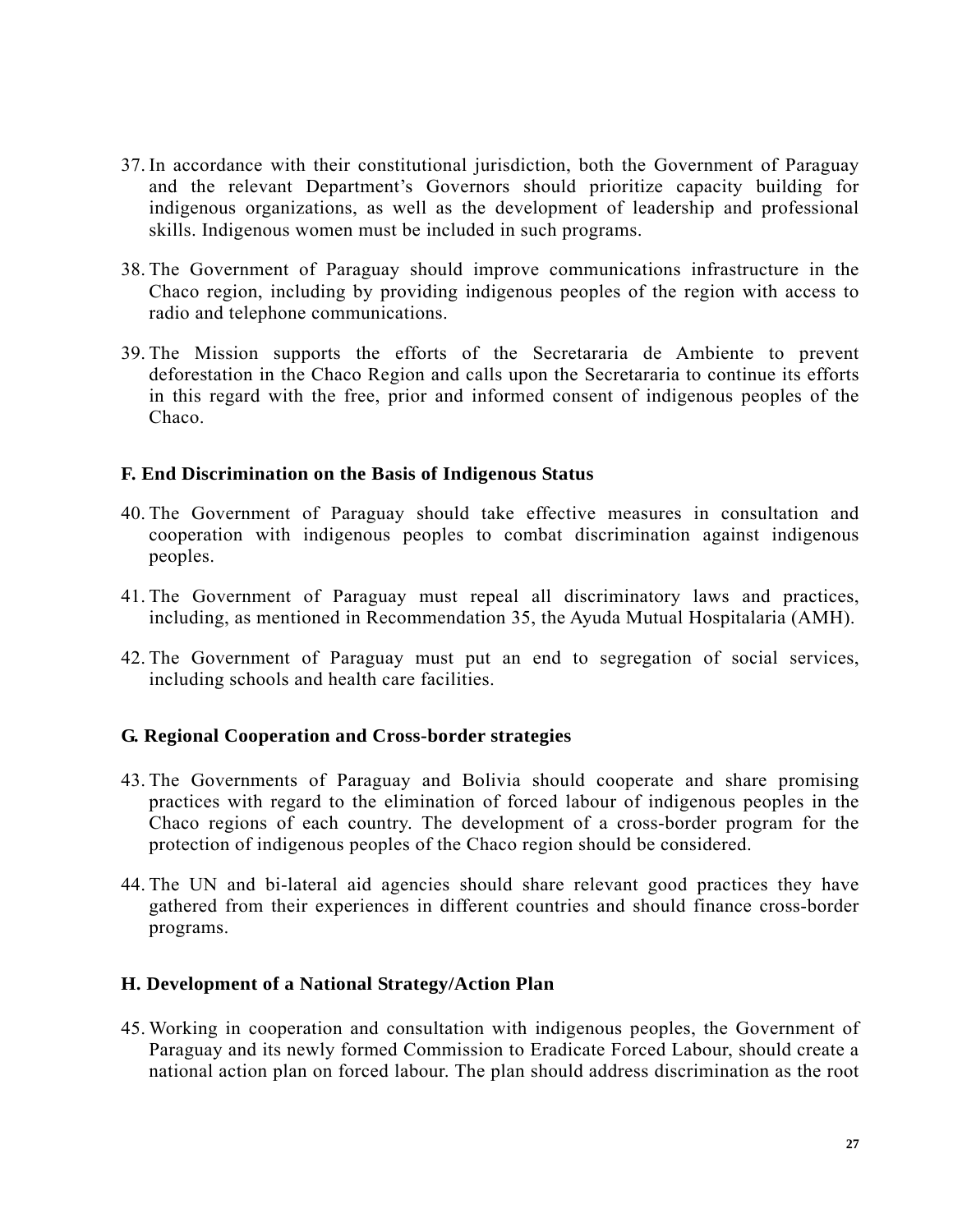cause of forced labour and should establish a monitoring process to ensure its implementation.

46. The Government of Paraguay should consider hosting a national conference on indigenous peoples to increase the visibility of indigenous issues within Paraguay and to improve the coordination among government and UN agencies and indigenous peoples' organizations.

### **I. Comply with Obligations under International Law**

- 47. All branches of the government of Paraguay –legislative, executive and judicial– and all its constitutional agencies, such as the Ombudsman Office, should comply with their obligations under international laws and conventions.
- 48. The Mission reminds the Government of Paraguay that, in seeking to eliminate the root causes of forced labour of indigenous peoples, it should be guided by international instruments and, in particular, the UN Declaration on the Rights of Indigenous Peoples, for which Paraguay voted in the General Assembly, and ILO Convention 169 Concerning Indigenous and Tribal Peoples, which was ratified by Paraguay. The Mission supports the Government's intention to implement ILO Convention 169.
- 49. The Mission requests the Government to take urgent action to ensure that the labour rights of indigenous peoples are respected and protected, especially the ILO's core labour standards related to freedom of association, elimination of forced labour, elimination of child labour and equal opportunities without discrimination, as well as the international labour standards related to social security and wages.
- 50. The Supreme Court of Justice and, in particular its Constitutional Chamber, should pay greater attention to treaties and other international human rights instruments, particularly the Declaration on the Rights of the Human rights and ILO Convention 169. The Court should also be receptive to the constitutional challenges with regard to laws that respect the right of consultation of indigenous peoples.
- 51. The Supreme Court of Justice and, in particular, its Constitutional Chamber, should also pay greater attention to the rulings set out by the Inter-American Court of Human Rights concerning indigenous peoples beyond the above mentioned cases directly concerning Paraguay.

# **J. Additional Follow-Up for the United Nations**

52. The Permanent Forum should engage in a dialogue with the agencies of the United Nations in Paraguay. The goal of the dialogue should be the application of the UN Declaration and the implementation of the recommendations of the Permanent Forum by the relevant agencies, as well as other relevant international conventions.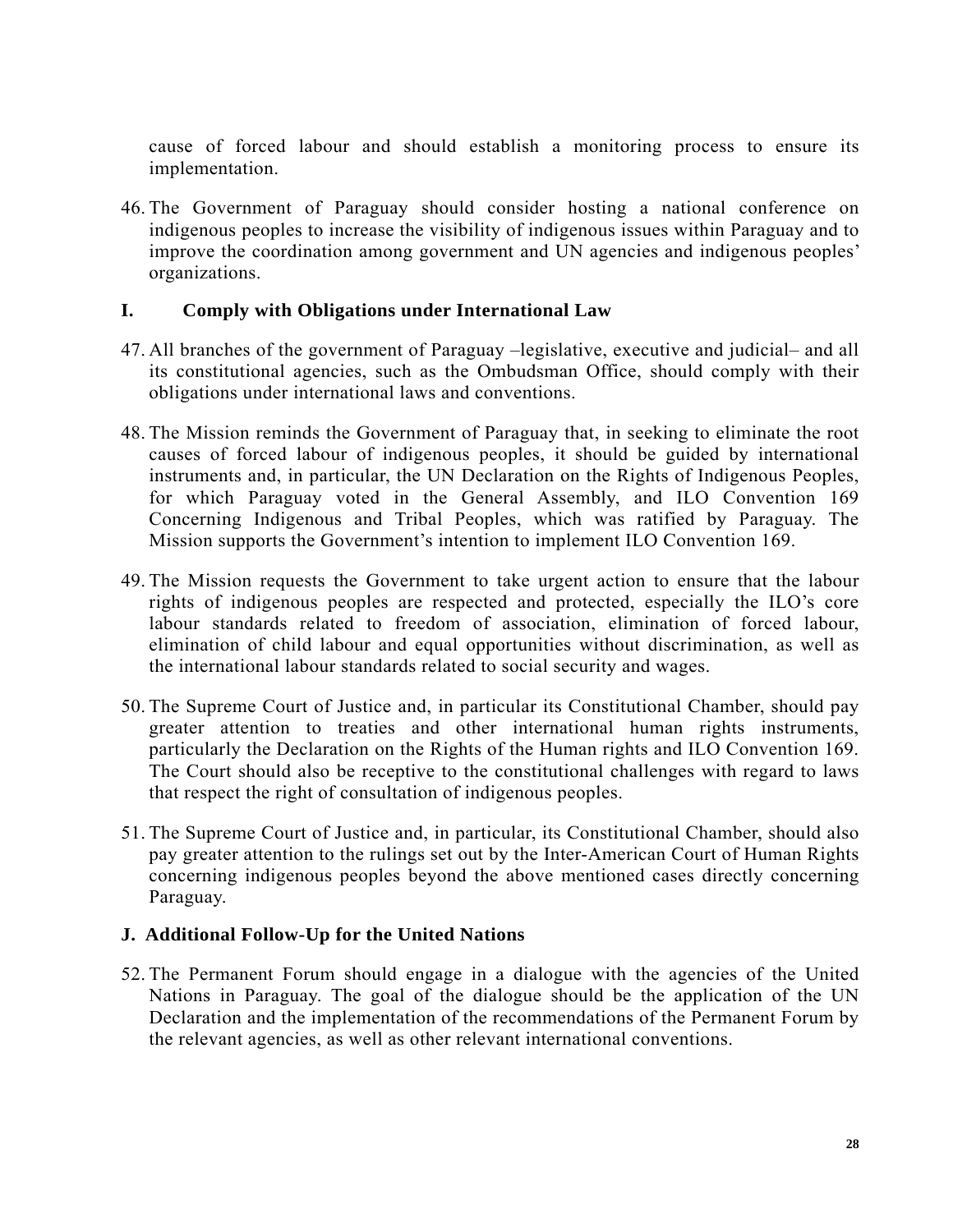- 53. The Permanent Forum should encourage development agencies to provide assistance to indigenous peoples of the Chaco region, including by supporting efforts to combat forced labour and efforts to develop improved access to water and food, as well as other basic social services, such as health care and education.
- 54. The Mission urges UN agencies to support the Ministries of Labour and Statistics in their continuing efforts to generate data on working conditions among indigenous populations.
- 55. The UN agencies in Paraguay should work closely together to address indigenous issues, including forced labour. UN agencies should also coordinate their efforts in support of the emergency facing the peoples of the Chaco due to drought and should support the government in the building of a strategy for the more sustainable development of the fragile Chaco region and its Indigenous peoples, starting with support for PLANAL.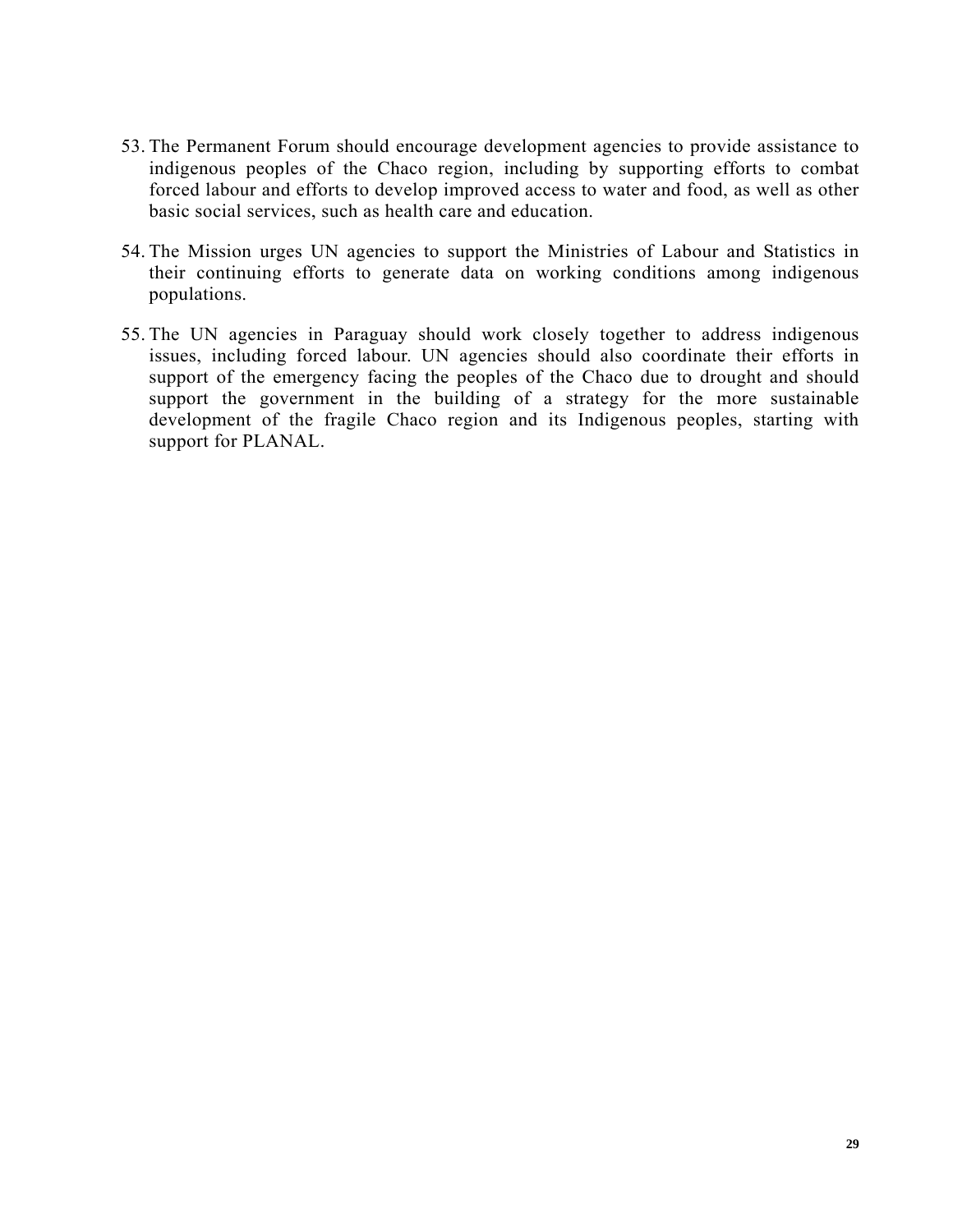# **Annex : Meetings of the Mission**

### **Government of Paraguay**

Ministry of Foreign Affairs Supreme Court of Justice General Directorate of Statistics, Surveys and Censuses Secretariat for Social Welfare Ministry of Agriculture and Stockbreeding Ministry of Education and Culture Ministry of Justice and Labour Office of the Public Prosecutor Secretary of the Environment Governorate of Boquerón Lieutenant Irala Fernández and President Hayes Regional Office of the Ministry of Justice and Labour Regional Directorate of Education and Culture

### **Indigenous peoples' organizations in the Chaco and Asunción**

ACAUC ACIGAR Asociación de Comunidades Indígenas Mbya Guaraní de Itapúa (ACIDI – Itapúa) Comisión de Pueblos y Comunidades Indígenas del Chaco Comunidad Emaús Coordinadora por la Autodeterminación de los Pueblos Indígenas (CAPI) Federación de Asociaciones de Comunidades Indígenas Guaraníes de la Región Oriental Paraguay Federación Regional Indígena del Chaco Central (FRICC) Liga Nativa por la Autonomía, Justicia y Etica (LINAJE) Organización del Pueblo Enxet Norte (OPEN) Organización de los Pueblos Guaraníes (OPG) Organización del Pueblo Ñandeva (OPÑ) Organización Payupie Ichadie Ayoreo Totobiegosode (OPIT) Pueblo Guaraní Occidental Unión de Nacionalidades Ayoreo del Paraguay (UNAP) Unión de Nativos Ayoreo del Paraguay (UNAPI)

### **Non-governmental organizations in the Chaco and Asunción**

Altervida Asociación de Servicios de Cooperación Indígena Mennonita (ASCIM) Asociación Esperanza Chaqueña Asociación Indigenista del Paraguay (AIP) Asociación Rural de Paraguay (ARP)